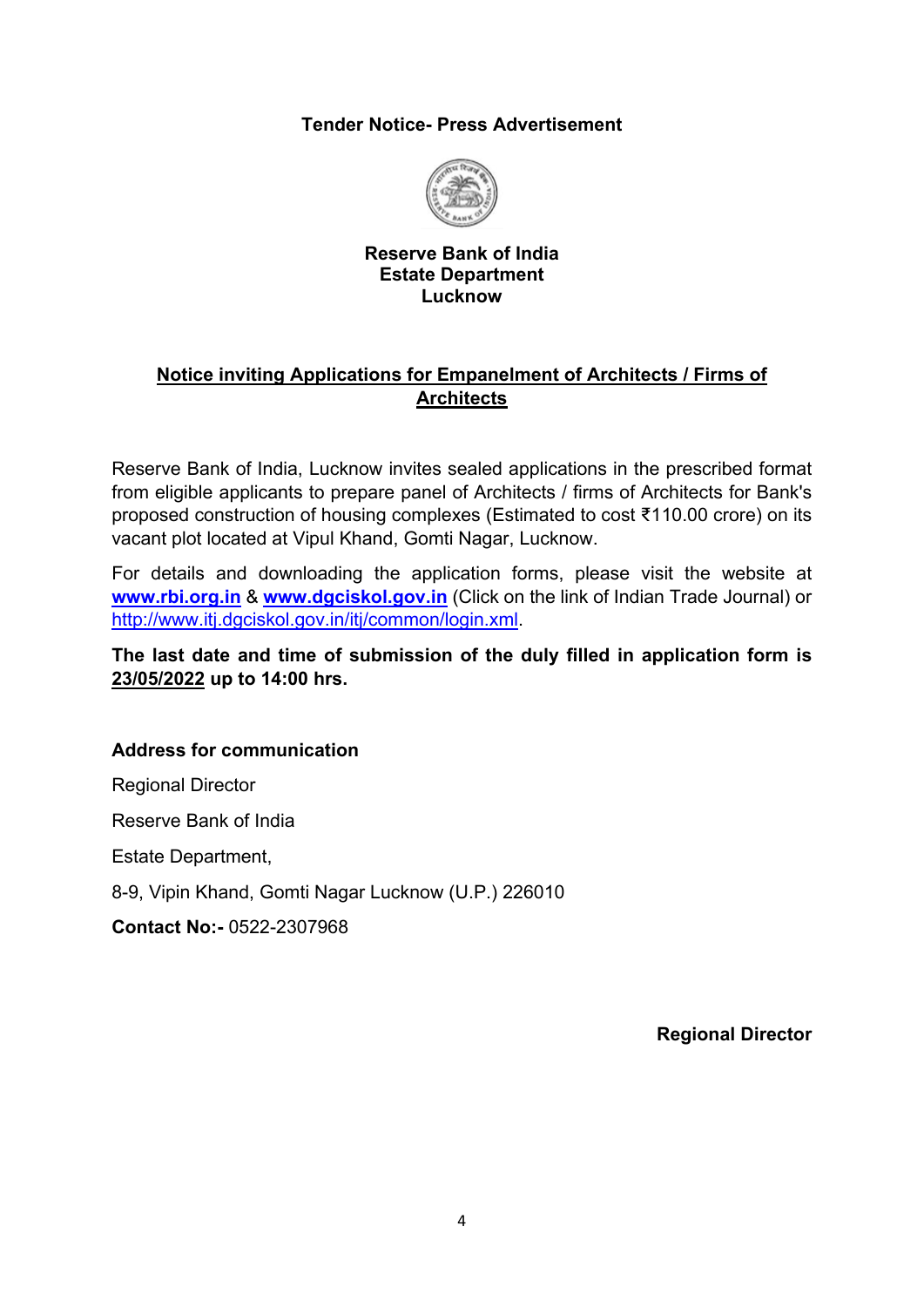

**Reserve Bank of India Estate Department Lucknow**

# **Application for empanelment of Architects / Firms of Architects**

Issued to M /s**\_\_\_\_\_\_\_\_\_\_\_\_\_\_\_\_\_\_\_\_\_\_\_\_\_\_\_\_\_\_\_\_\_\_**

**\_\_\_\_\_\_\_\_\_\_\_\_\_\_\_\_\_\_\_\_\_\_\_\_\_\_\_\_\_\_\_\_\_\_\_\_\_\_\_\_\_\_\_\_\_**

**\_\_\_\_\_\_\_\_\_\_\_\_\_\_\_\_\_\_\_\_\_\_\_\_\_\_\_\_\_\_\_\_\_\_\_\_\_\_\_\_\_\_\_\_\_**

**\_\_\_\_\_\_\_\_\_\_\_\_\_\_\_\_\_\_\_\_\_\_\_\_\_\_\_\_\_\_\_\_\_\_\_\_\_\_\_\_\_\_\_\_\_**

Last date and time of submission: **23/05/2022 14:00 hours**

**Application shall be opened at 15:00 hours on 23/05/2022 in the presence of the authorized representatives of the Architects / Firms of Architects who choose to be present.**

\_\_\_\_\_\_\_\_\_\_\_\_\_\_\_\_\_\_\_\_\_\_\_\_\_\_\_\_\_\_\_\_\_\_\_\_\_\_\_\_\_\_\_\_\_\_\_\_\_\_\_\_\_\_\_\_\_\_\_\_\_\_\_\_\_\_\_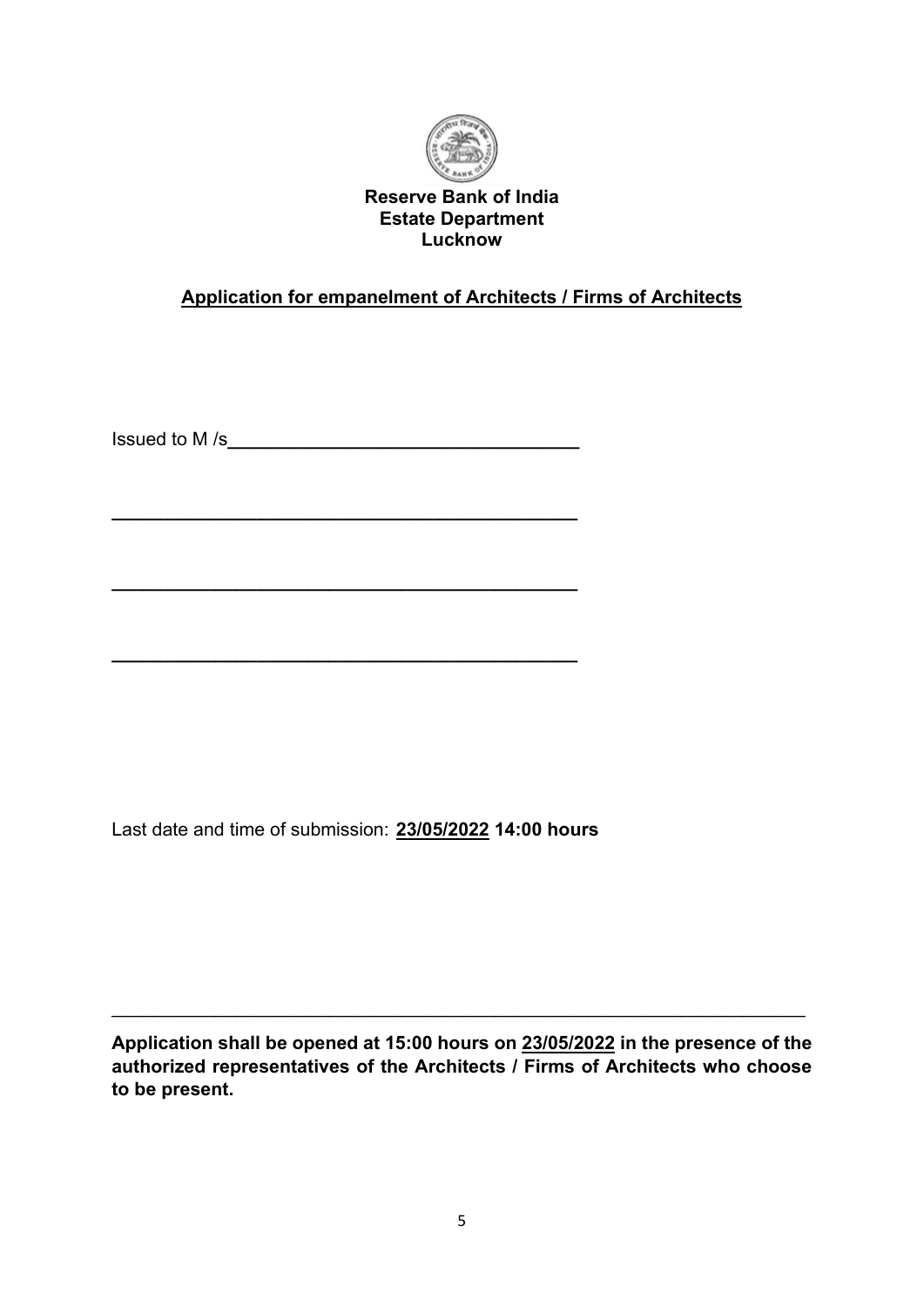#### **LETTER OF SUBMISSION**

Dr. Balu Kenchappa Regional Director Reserve Bank of India, Estate Department **Lucknow** 

Dear Sir,

**Application for empanelment of Architects / Firms of Architects** for the proposed construction of Bank' s Housing Complexes at the Bank's vacant plot of land located at Vipul Khand, Gomti Nagar, Lucknow, U.P.

I / We have read and understood the instructions and the terms and conditions contained in the application form. I / We do hereby declare that the information furnished in the application and in the supplementary sheets from page to is correct to the best of my / our knowledge and belief.

Signature of applicant (Authorized signatory) \_\_\_\_\_\_\_\_\_\_\_\_\_\_\_\_\_\_\_\_\_\_\_\_\_\_\_\_\_\_\_\_\_\_

| Name of the Applicant - |  |
|-------------------------|--|
|-------------------------|--|

| Designation - |  |
|---------------|--|
|               |  |

| Address - |  |
|-----------|--|
|           |  |

Place:

Date:

### Seal of the **Architect / Firm of Architects**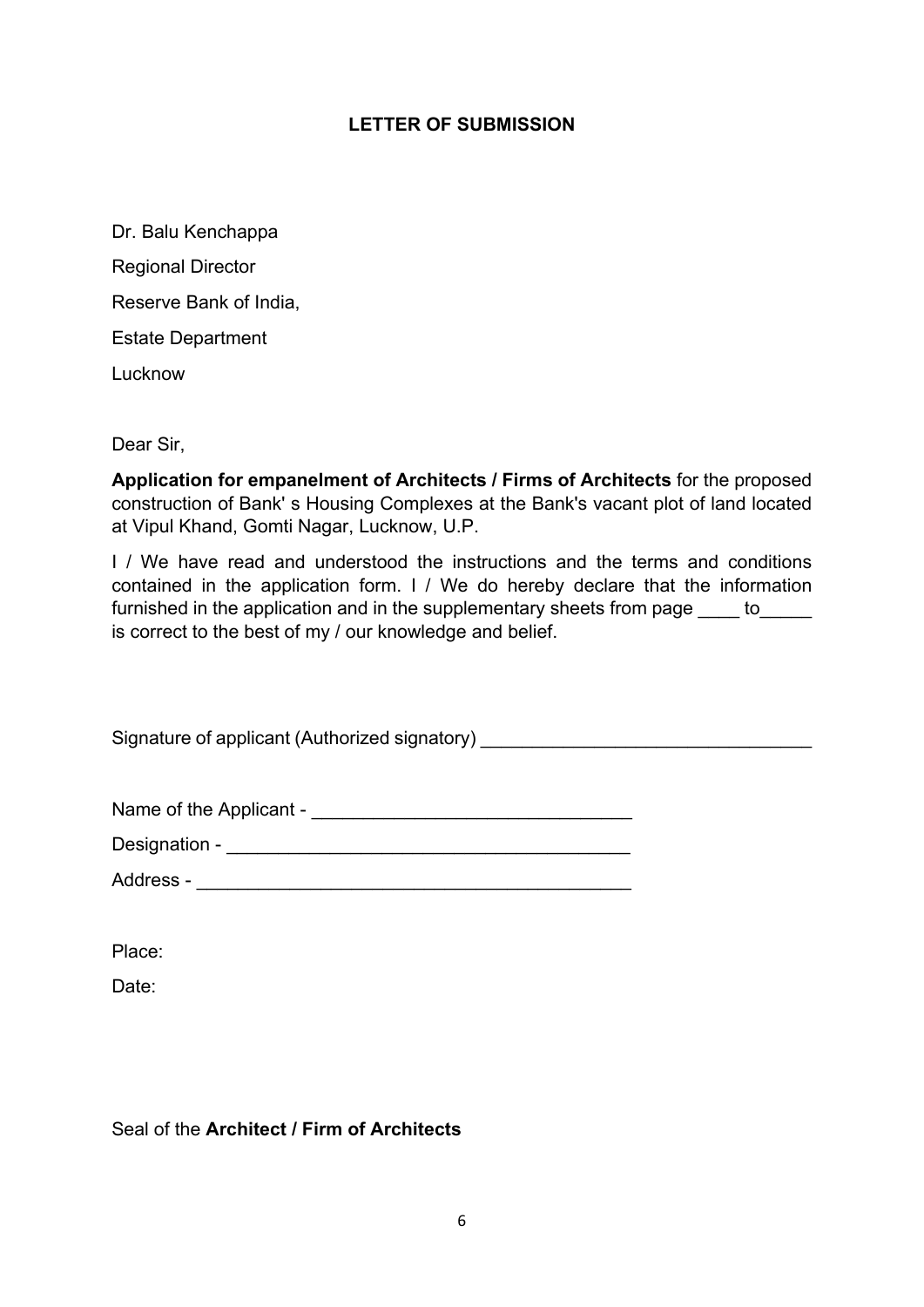

**Reserve Bank of India Estate Department Lucknow**

### **Notice inviting Applications for empanelment of Architects / firms of Architects**

Reserve Bank of India, Estate Department, Lucknow, intends to prepare panel of Architects / firms of Architects for comprehensive architectural services broadly comprising of planning, designing / detailing, periodic supervision, obtaining all statutory approvals, etc., for the proposed construction of Bank's housing complexes at the Bank's vacant plot of land measuring approx. 11,077.26 sqm (2.73acres) located at Vipul Khand, Gomti Nagar, Lucknow, U.P. The initial estimated cost of the project is **₹110.00 crore**. The Architects / firms of Architects from the panel will be invited for the design competition for the above said project based on the initial estimated cost (irrespective of detailed estimated or actual cost).

2. Applications are invited in the prescribed proforma only from the Architects / firms of Architects who fulfil the following eligibility criteria:

- i) Who are Registered Members of Council of Architecture, India, with valid registration.
- ii) Who have minimum 5 (five) years' experience in the field of providing architectural services (i.e. the first work order should be on or before the cut-off date as per five years criteria i.e. March  $31<sup>st</sup>$ , 2017) and having sufficient supporting staff and infrastructural facilities as described in the application form.
- iii) Who have provided comprehensive architectural service for minimum 3 (three) similar works \* during the last 5 years ending on the last day of the month prior to the one of which applications are invited i.e. March 31st, 2022.
- iv) Who have Experience of having successfully completed similar work\* preferably for Government / Semi-Government / Government of India Undertaking / etc. during the last 5 years ending on the last day of the month prior to the one of which applications are invited i.e. March 31st, 2022 in either of the following:
	- a. Three completed similar works \* each individual costing not less than the amount equal to ₹44.00 crore.

### OR

b. Two completed similar works\* each individual costing not less than the amount equal to ₹55.00 crore.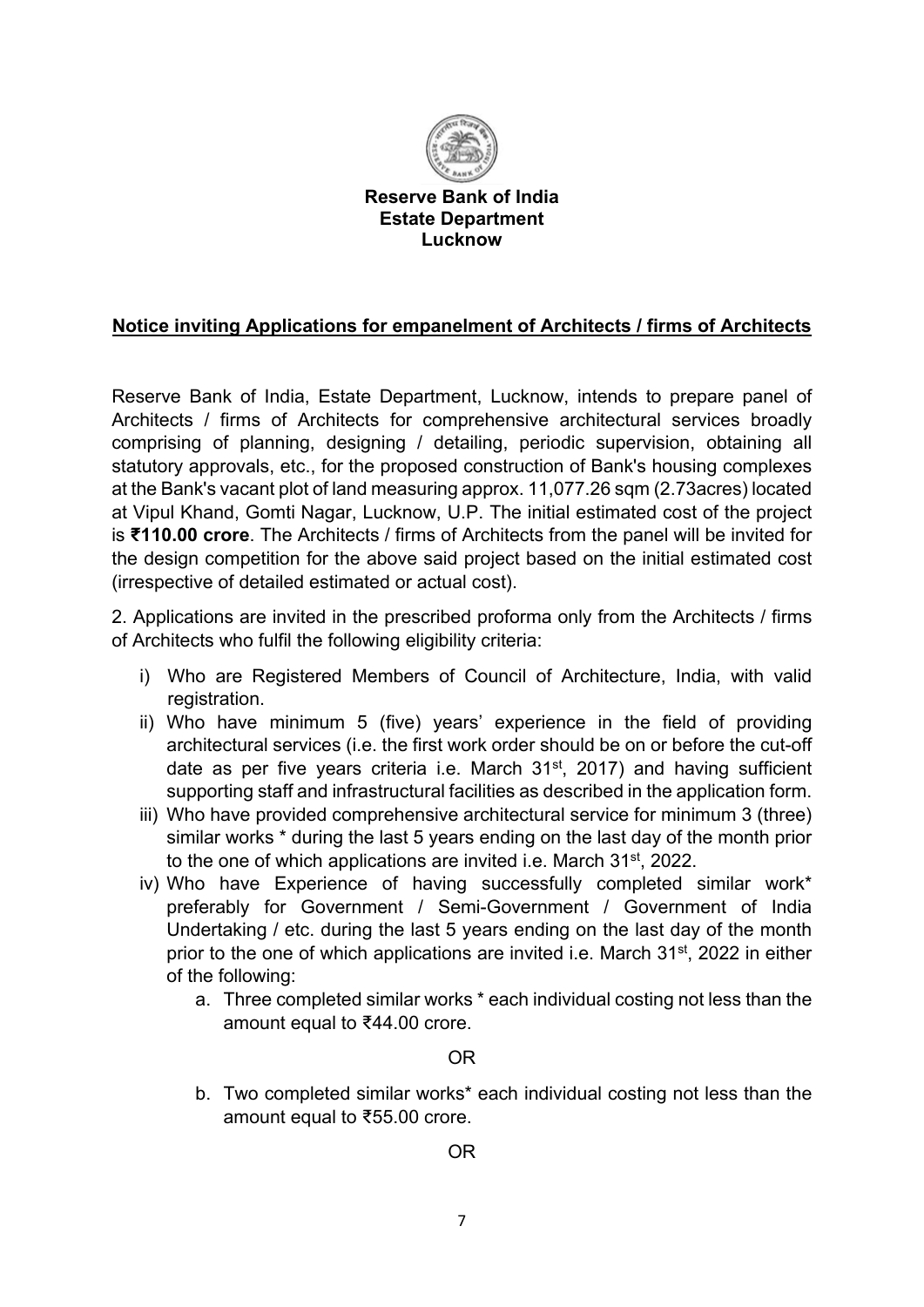c. One completed similar work \* costing not less than the amount equal to ₹88.00 crore.

#### **Note:**

- a. **\* similar work** shall mean providing comprehensive architectural services for Residential building construction projects comprising of planning, designing, periodic supervision of execution, submission of plans, and obtaining all statutory approvals, etc.
- b. As a proof of completion of similar works, the applicant shall submit documentary evidence as a proof of experience and completed works. RBI has a right to verify / cause verification of authenticity of the said documents whenever deemed necessary.
- A) For works executed for Government / Public Sector Companies: copies of Work Order / agreement with details of items of work, Work Completion Certificate(s) issued by the Client(s).
- B) For works executed for Private companies: Copies of Work Order / agreement with details of items of works, Work Completion Certificate and TDS Certificate(s) issued by the Client(s).
	- c. Regarding Client's certificate, for works carried out for Government / Public Sector Companies, the certificate should be signed by the concerned Executive Engineer or an officer in an equivalent or higher rank. For works carried out for Private companies, copy of TDS must be submitted for proving the credentials / contract amount and responding Officer should be of the Rank of General Manager or equivalent.

3. Application forms can be had from the office of the Regional Director, Reserve Bank of India, Estate Department, 8-9 Vipin Khand, Gomti Nagar, Lucknow on all working days (Monday to Friday) from 11/04/2022 to 09/05/2022 **(10:00 hrs to 17:00 hrs)** after furnishing documentary evidence for fulfilling the qualifications mentioned at Para 2 above. This advertisement is also displayed in Bank's website [www.rbi.org.in](https://www.rbi.org.in/) & [www.dgciskol.gov.in](https://www.dgciskol.gov.in/) (Click on the link of Indian Trade Journal) or [http://www.itj.dgciskol.gov.in/itj/common/login.xml.](http://www.itj.dgciskol.gov.in/itj/common/login.xml) The application forms can also be downloaded from these websites.

4. In case the blank application forms are downloaded from the website [www.rbi.org.in](https://www.rbi.org.in/) or websites mentioned at para 3 above, the intending firms shall have to submit documentary evidence in support of their possessing required prequalification detailed at Para 2 above in a separate sealed cover superscribing 'Prequalification criteria for Application for empanelment of Architects for proposed construction of Bank's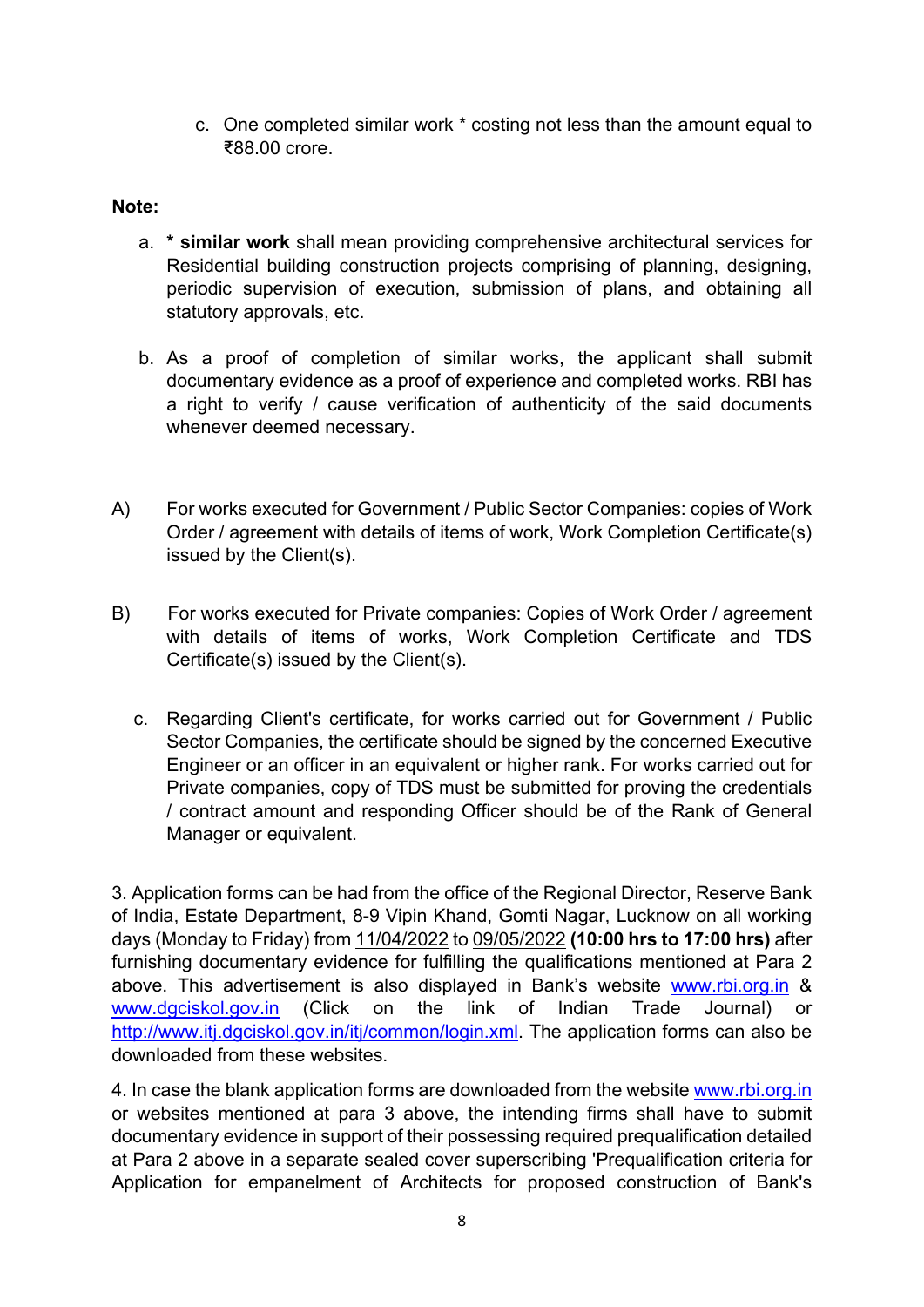Housing Complexes at Vipul Khand, Gomti Nagar, Lucknow addressed by name to **Dr. Balu Kenchappa**, Regional Director, Reserve Bank of India, Estate Department, Lucknow up to the last date and time of issuance of application forms i.e., **09/05/2022 up to 17:00 hrs.** In the event of their failure to do so, their application is liable to be rejected. After scrutiny, if any of the applicants are found not to possess the required eligibility, their applications will not be opened by the Bank for further processing.

5. The application forms duly filled in the prescribed formats with all enclosures and the requisite documents in a sealed envelope / cover superscribing "**Application for empanelment of the firms of Architects for proposed construction of Bank's Housing Complexes at Vipul Khand, Gomti Nagar, Lucknow"** shall be addressed by name to Dr. Balu Kenchappa, Regional Director, Reserve Bank of India, Estate Department, 8-9 Vipin Khand, Gomti Nagar, Lucknow- 226010, so as to reach on or before **14:00 hrs. on 23/05/2022.** The same will be opened by him or by a nominated officer of the Bank in the presence of applicants or their authorized representatives who choose to be present at **15:00 hrs on 23/05/2022** or subsequent date as informed by the Bank.

6. The Design competition will be held among the enlisted Architects /firms of Architects for selection of Architect for the above project for comprehensive architectural services.

7. Bank reserves the right to accept or reject any or all the applications without assigning any reasons thereof.

8. Any further clarifications / addendum / corrigendum will be posted in Bank's website **[www.rbi.org.in](https://www.rbi.org.in/)** only.

Regional Director Reserve Bank of India Estate Department, 8-9, Vipin Khand, Gomti Nagar Lucknow (U.P.) 226010 Tel: 0522-2307968, 0522-2307910

Email id: [edlucknow@rbi.org.in](mailto:edlucknow@rbi.org.in)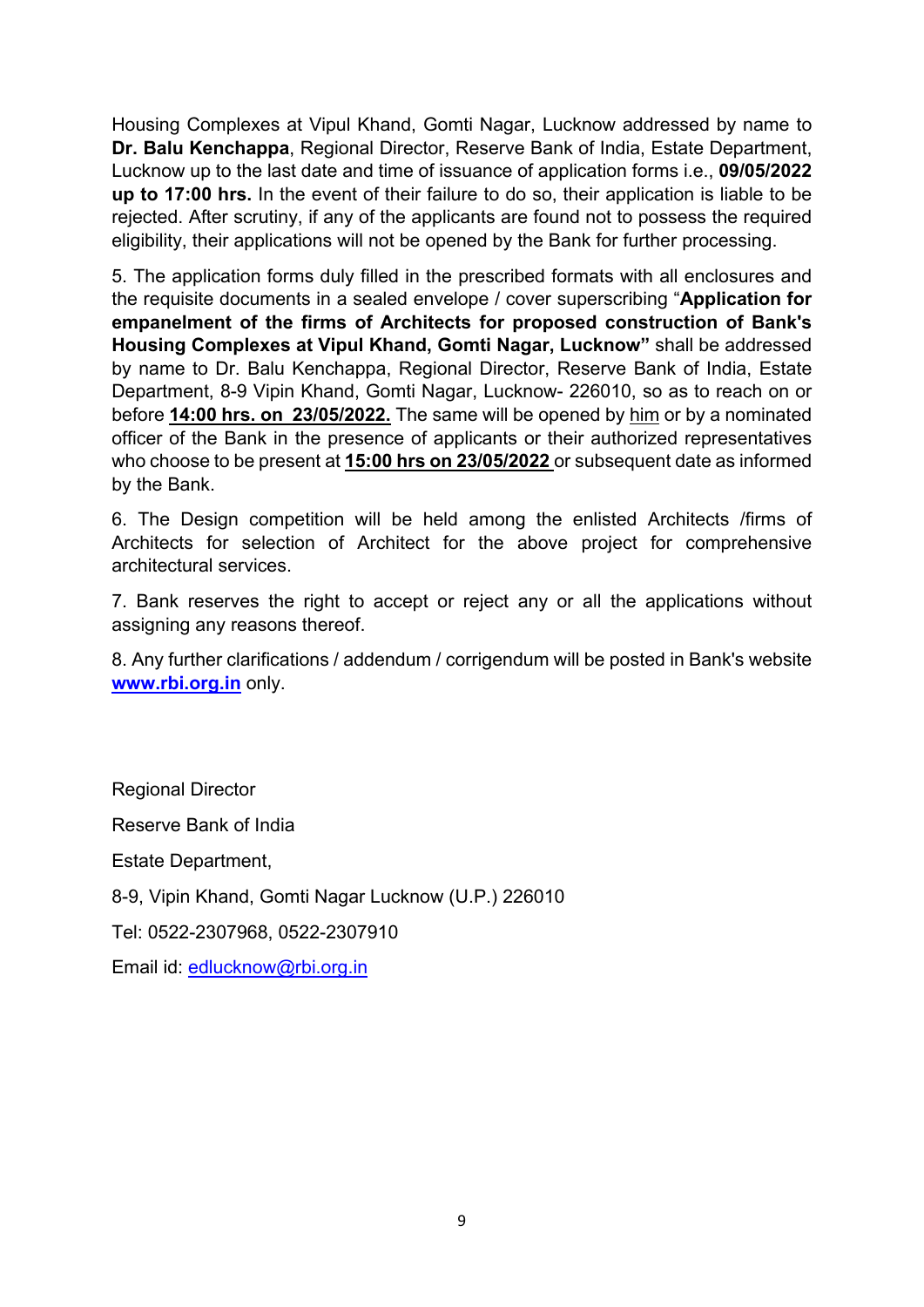## **Part I - Instructions to the Applicants and General Conditions:**

1. Intending applicants are required to submit in duplicate their full biodata giving details about their organization, experience, technical personnel in their organization, spare capacity, proven competence to handle major works, in-house computer aided design facilities etc. in the enclosed proforma.

2. The application shall be signed by the person /s on behalf of the applicant / firm / organization having necessary Authorization / Power of Attorney to do so. Each page of the application shall be signed (**copy of Power of Attorney / Memorandum of Association shall be furnished along with the application**).

3. If the space in the proforma is insufficient for furnishing full details, such information may be supplemented on separate sheet stating therein the part of the proforma and serial number. Separate sheets shall be used for each part of the application.

4. **The application forms issued by the Bank / downloaded from the website only shall be used for signature and submission to the Bank.** Forms of application shall contain copies of all the enclosures.

5. While filling up the application regarding the list of important projects completed or in hand, applicants shall include separate sheets in the prescribed format and shall only include those works which individually cost not less than that required as per eligibility criteria.

6. The applicant must have at least two qualified Graduate Architects (having minimum 5 years' experience in planning and designing of construction of buildings) on their regular establishment for not less than 5 years and also necessary Drawing Office with supporting staff for being always available for consultation / furnishing required help in getting plans, sanctions, completion certificates from the statutory / municipal authorities. They should also have computer facilities with Auto CAD package.

7. The Architect shall visit the site as and when required to inspect and render necessary advice for the on-going works. In case of appointed outstation firms, in addition to the professional fees payable to the appointed Architect, the traveling allowances (as per actual expenditure incurred) and halting allowances (without insisting on production of the related bills) are also paid to the senior partners / associates of the firm of Architects and their Junior staff / associates, whenever they visit places other than their headquarters like site of work or Central Office of the Bank for inspection of the work / for consultation at Bank's instance. The scale of halting allowance payable per diem to the senior partners / associates of the Firm of Architects and their Junior staff / associates is as per the Bank's norms.

#### **Note: Scale and Stages of payment, terms of agreement, etc., will be as detailed in the Request for Proposal (RFP) documents.**

8. The appointed Architect / Firm of Architect shall, with the prior approval of the Bank and within the fees as decided during the selection process / Design competition, engage the services of well qualified specialists or consultants pertaining to the following services as per Bank's requirement:-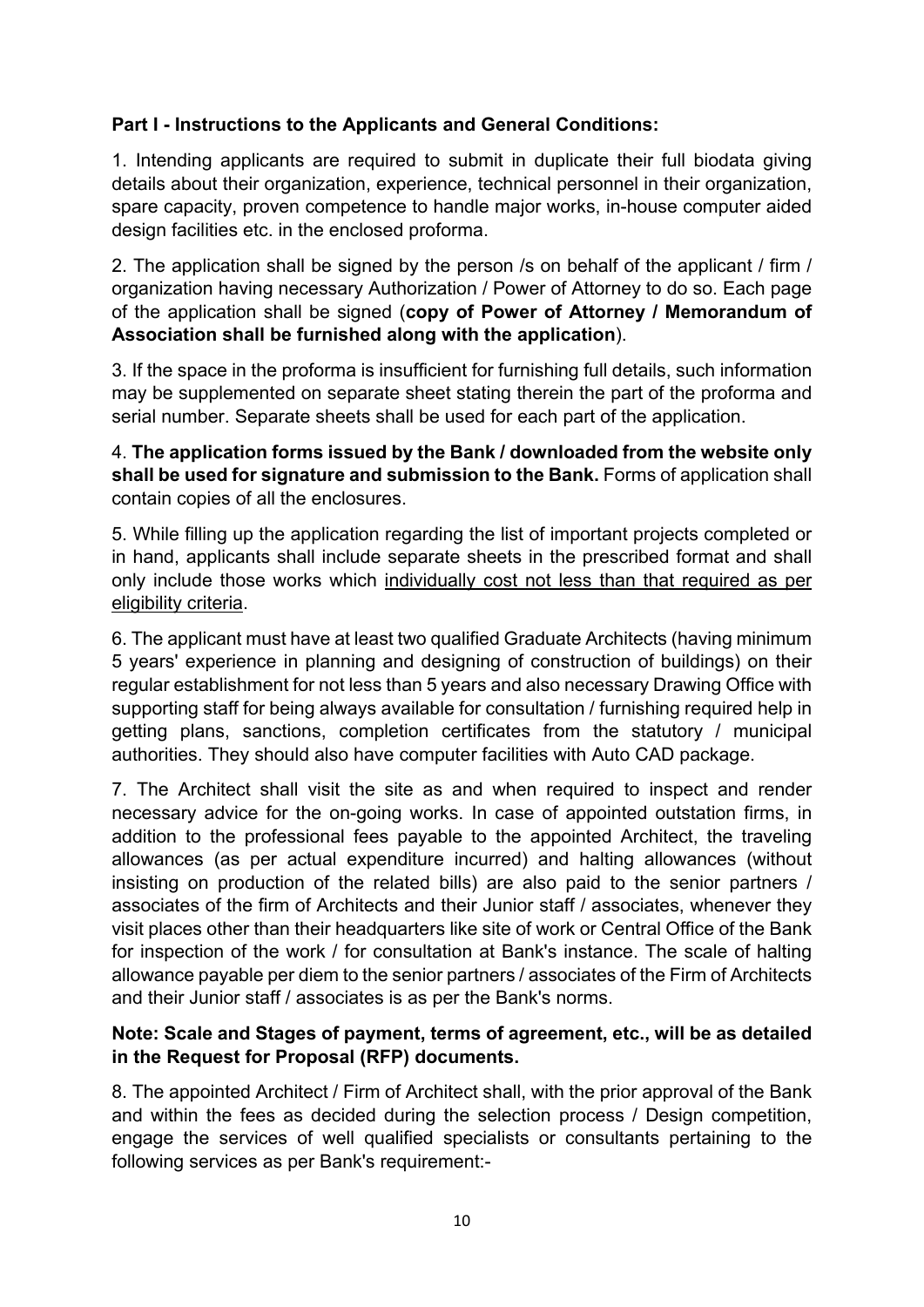- i) Geo-technical services
- ii) Planning and designing of Structural Systems
- iii) Planning and designing of Electrical Systems
- iv) Plumbing and Sanitary, water supply including water purification system and drainage Systems Planning and Designing etc.
- v) Planning and Designing of Horticulture development / landscaping works
- vi) Planning and Designing of Green Buildings to obtain necessary certification under IGBC / GRIHA system
- vii) Planning and Designing of Lift Systems etc.
- viii) Planning and Designing of Rainwater Harvesting Systems etc.
- ix) Planning and designing of Fire-detection and Fire-fighting Systems
- x) Planning and designing of external development works
- xi) Planning and designing of renewable (solar, wind, etc. as applicable) energy systems
- xii) Planning and designing of solar water-heating systems
- xiii) Planning and designing of Sewage Treatment plant and connecting systems
- xiv) Planning and designing of solid waste disposal system
- xv) Planning and design of Pressurised mechanical ventilation system in the basement with supply duct of exhaust blowers
- xvi) Liaising consultant / Architect, if required, for facilitating and obtaining all the necessary statutory approvals / NOCs / permissions / commencement and completion certificates from the local controlling / municipal authorities etc. complete required for accomplishment of the work.

The fees of the above-noted Specialists / Consultants appointed under this clause shall be paid by the Architects / Firm of Architects. The appointed architect / firm of Architect shall be responsible for all the work / actions and omissions of such specialists / consultants.

9. The applicant shall have registered office with necessary equipment and supporting staffs.

10. Generally the following services are to be rendered by the Architect (in brief). However, detailed scope of services to be rendered will be as per the selection / design competition document for a particular project.

a) to obtain the detailed requirements from the Bank and prepare sketch designs, making revisions till sketch designs are finally approved by the Bank along with the soft copy of the 3D model of scheme along with physical model and making preliminary estimates of cost for Bank's approval along with the Detailed Project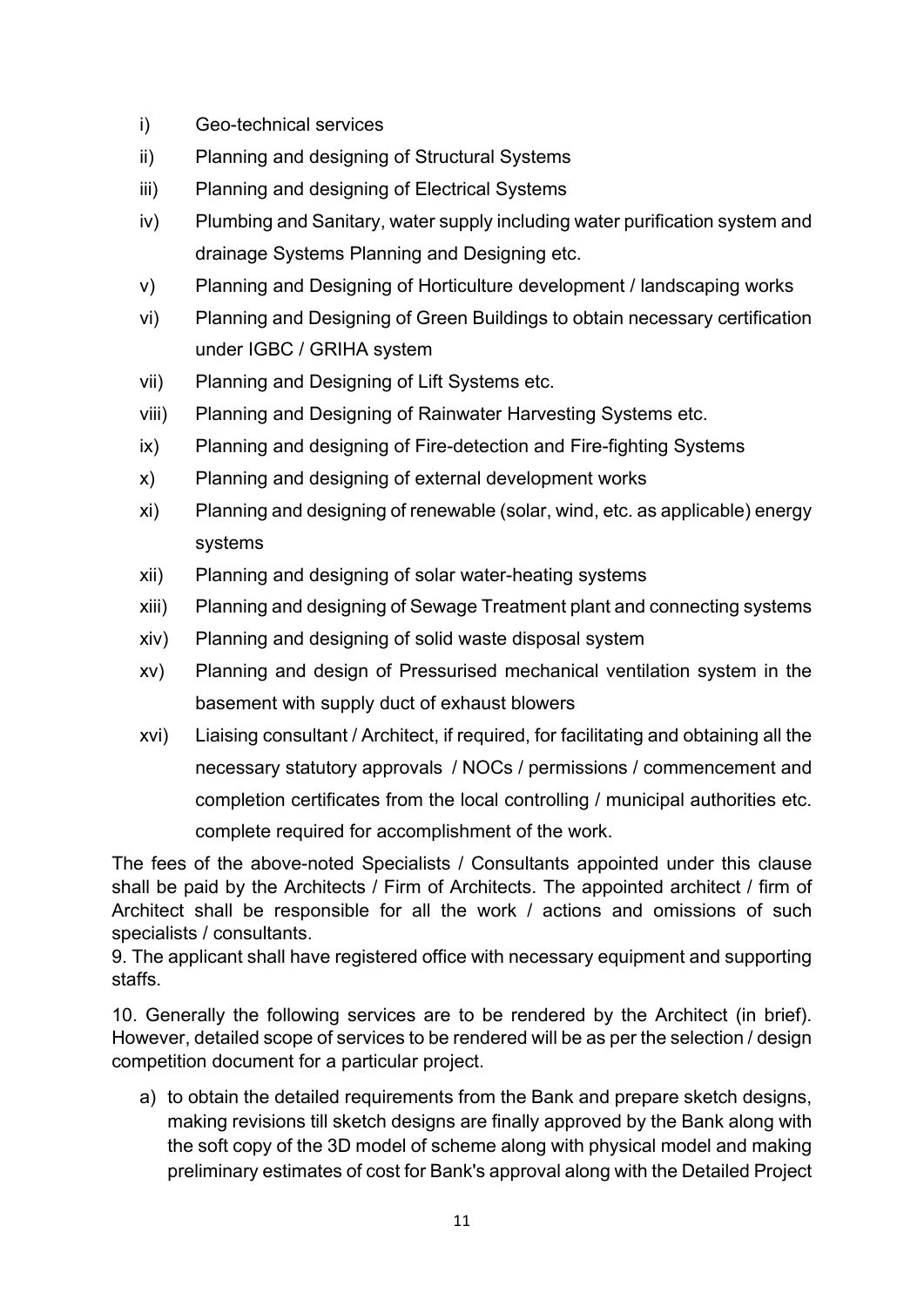Report including Design Basis Report for Structural, MEP etc. on the scheme so as to enable the Bank to take a decision on the sketch designs.

- b) to submit required drawings to the statutory authority / authorities, obtain all the NOCs and necessary statutory approval/sanction for construction.
- c) to appoint Consultants for various ancillary works such as structural, sanitary and water supply, electrical installations including lifts and other electronic systems/ installations, landscaping and gardening, firefighting systems, HVAC, Green Building Consultant etc., falling within the scope of their services as mentioned at point no.8, under intimation to Bank.
- d) to prepare architectural and working drawings, making structural calculations and preparing all structural, mechanical, sanitary, plumbing, drainage, lift and electrical drawings, specifications, detailed estimates of cost and furnish such other particulars as may be necessary for the preparation of schedule of quantities
- e) to draw up detailed technical specifications, drawings, quantity survey, Schedule of quantities & estimates with detailed rate analysis for entire scope of work and other necessary information.

The estimates of cost prepared for invitation of tenders should be based on market rates, but by considering the coefficients for material and labour as prescribed in either CPWD analysis of rates. Whenever comparable coefficients are not available in the CPWD analysis of rates, the coefficients may be taken based on past experience, site observations or as per the market enquiries, etc.

For preparation of detailed estimate, minimum three quotations for materials required/used for entire scope of work shall be obtained from the market as per the CVC guidelines.

- f) to submit Assessment Reports on tenders received for various trades along with comparative statements and ABC analysis of the rates quoted and recommendations for award of work.
- g) to prepare and supply 6 complete sets of all the drawings of all trades and further details and drawings, as are necessary for the proper execution of the work.
- h) Assume full responsibility for structural design and other specialised services including correctness of quantities and specifications provided in the tender. Architect shall also, in consultation with the Bank, check and approve shop drawings submitted by the contractor/vendors
- i) Periodically visit the site, as and when required, during execution of project and provide additional design inputs/ clarifications/ drawings, wherever required and submit a report so as to confirm that the work is progressing as per the approved drawings and specifications.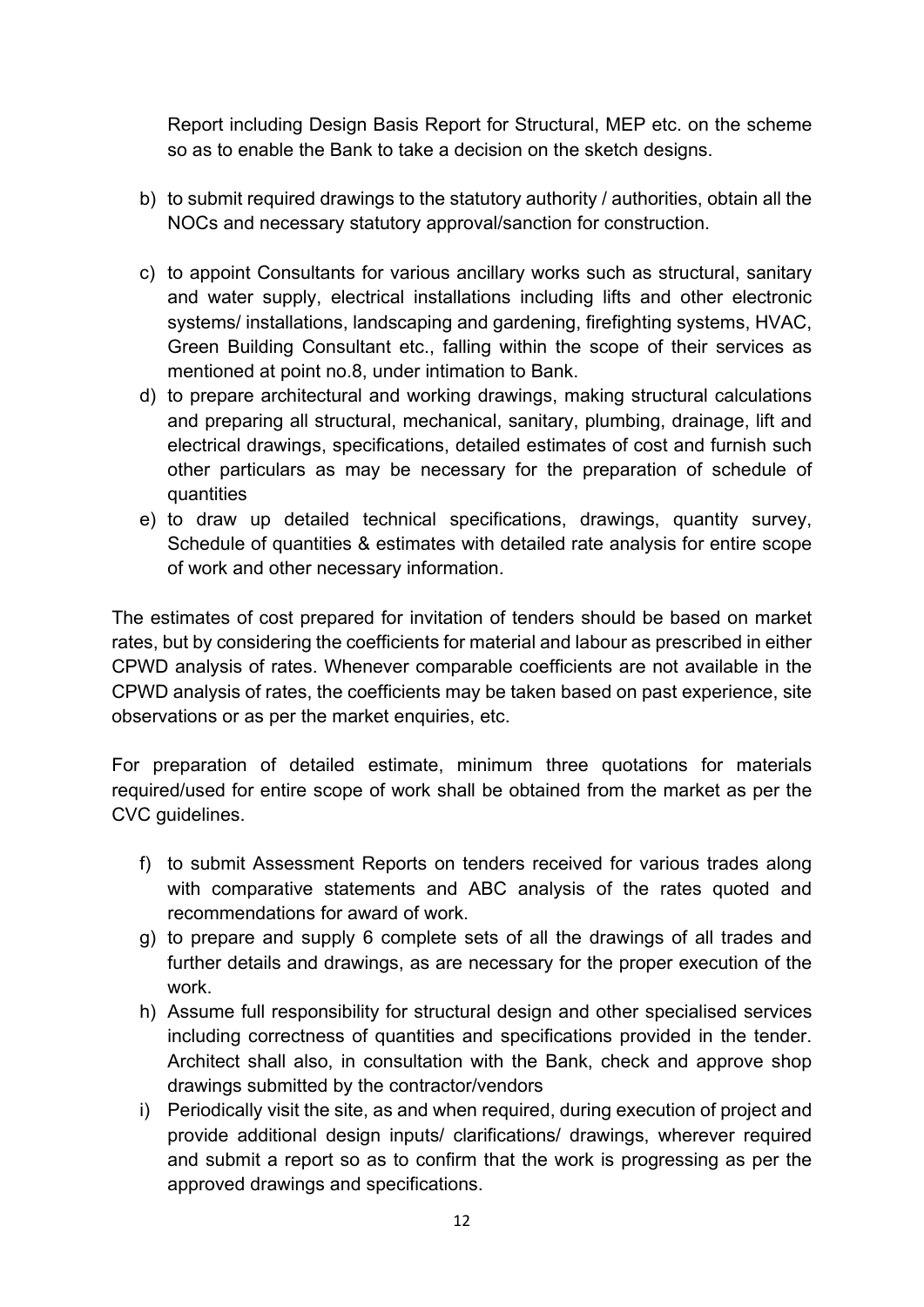- j) Assist in obtaining necessary water supply, electric, drainage, sewerage connections etc., from Local Controlling Authority/ Authorities.
- k) Obtain revalidation of sanction for construction well within time from Local Controlling/ Statutory Authority/Authorities, whenever required.
- l) to submit the detail of quantities for steel and cement.
- m) Obtain final Building Completion Certificates and Occupation Certificate from Local Controlling/ Statutory Authority/Authorities and obtain refund of deposits, if any, made by the Bank to the Local Controlling/ Statutory Authority/Authorities.
- n) Appear on behalf of the Bank before the Local Controlling/ Statutory Authority/ Authorities in connection with the final settlement of the initial rateable value of the building/s and rendering advice in the matter to the Bank
- o) Supply on completion of the project, two copies of all "As Built Drawings" (scale 1:100) in respect of layout floor plans, sections, elevations, structural designs, services and all working details. All the above drawings and details shall also be submitted in soft copy (on CD/DVD) on latest version of drawing software.
- p) to render assistance to the Bank for settlement of initial rateable value.
- q) Any other services connected with the said works usually and normally rendered by the Architects and not referred to in above except complete supervision, administration of contract and certification of payment.

11. Applications containing false and / or incomplete information are liable for rejection. The Bank shall obtain the Confidential Reports from the clients of the applicants and inspect the works to verify the various details and the credentials.

### 12. **The Panel of Architects shall be valid for a period of 3 years & the Bank may extend the validity period of the panel at its discretion.**

13. Decision of the Bank regarding enlistment of the firm of Architects shall be final. The Bank is not bound to assign any reasons thereof.

14. Enlisted firms of Architects will be allowed to participate in the selection process for the proposed work as per the instructions and brief to be issued subsequently. Selection of Architects for the proposed work will be based on the evaluation criteria fixed by the Bank as per the RFP documents.

15. During the validity of panel, if the services of architect / firm of architects is not found satisfactory, Bank reserves its right to delete the name of such firm from the approved panel without assigning any reasons thereof.

16. The applicant must furnish client's & banker's reports in prescribed formats for each of eligible works separately. However, the Bank reserves its right to obtain the confidential reports from the clients of the applicant directly, if so desired. The Bank on its own may also conduct inspection of their eligible works referred by the applicant in their application.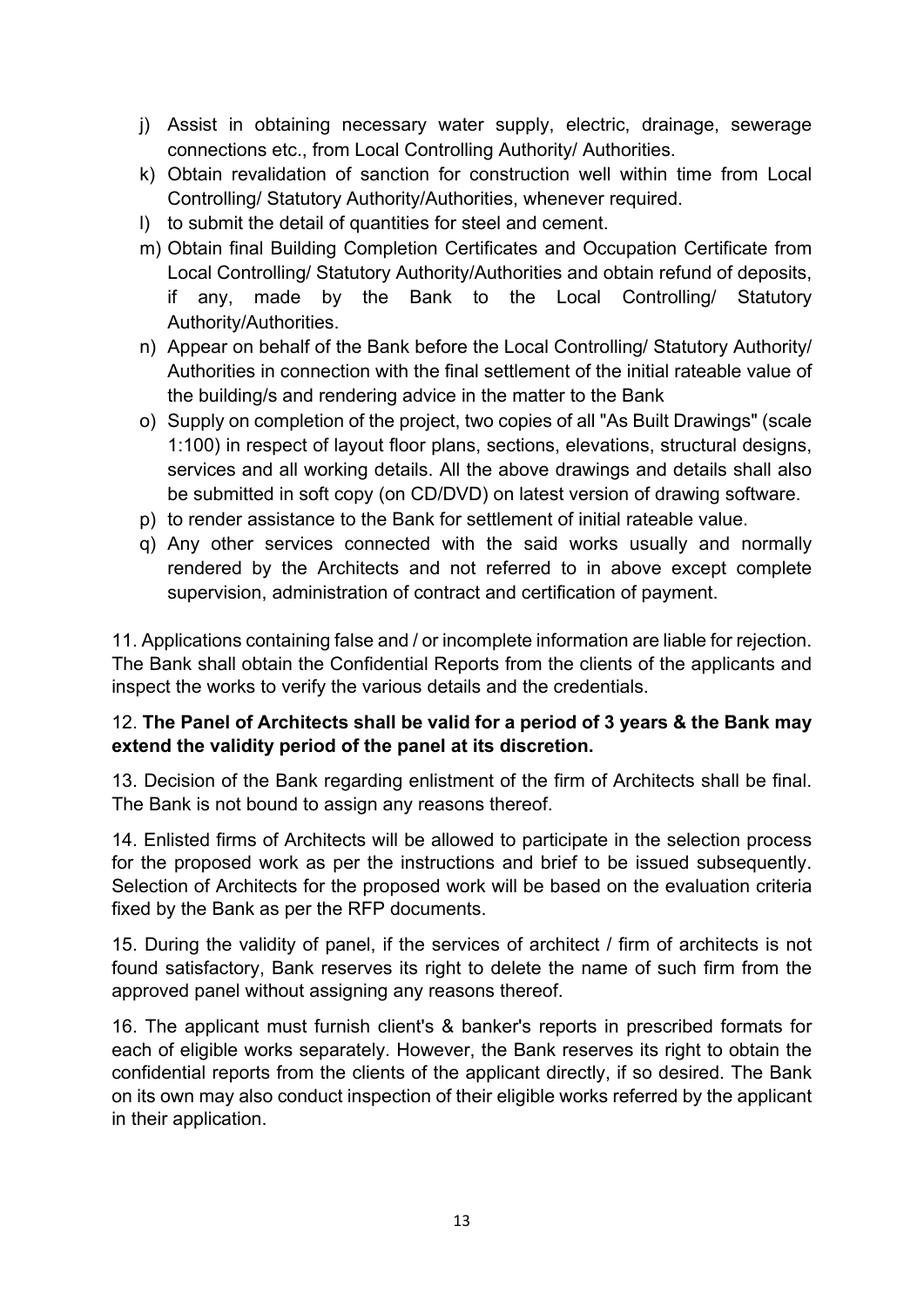I / We have read the various terms and conditions and the same are acceptable to me / us.

Signature and Seal of the applicant:

Name:

Full address:

Date: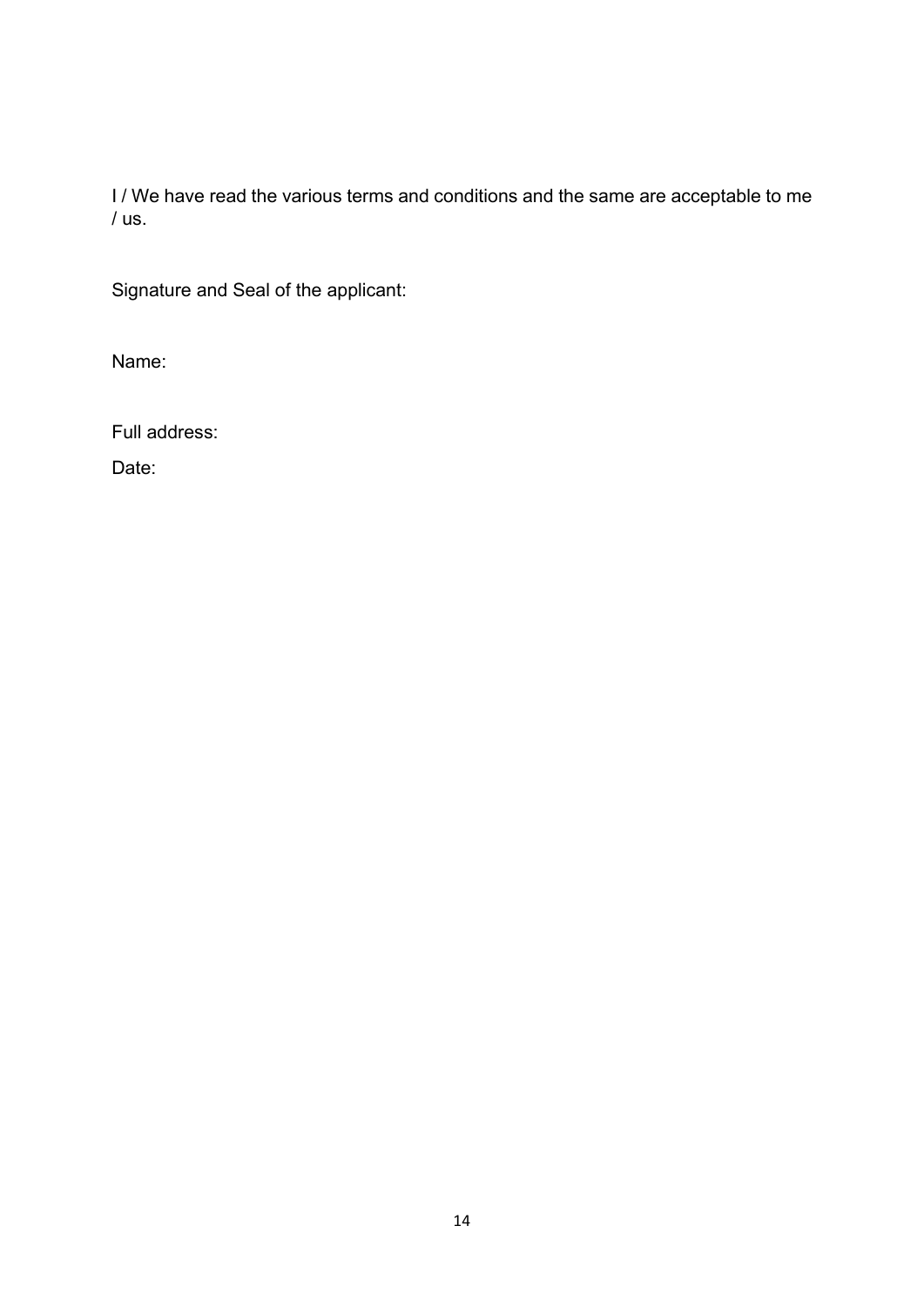# **Part II - Information to Be Furnished by the Applicant**

| 1 <sub>1</sub> | Name, composition and registered office address<br>Details to be furnished in the prescribed Proforma<br>(Format 1).                                                                                                                                                                                                                                                                   | Submitted / Not submitted |
|----------------|----------------------------------------------------------------------------------------------------------------------------------------------------------------------------------------------------------------------------------------------------------------------------------------------------------------------------------------------------------------------------------------|---------------------------|
| 2.             | Whether individual or a partnership firm with full<br>particulars of the other partners including their<br>professional<br>qualifications,<br>names,<br>age,<br>experience etc. are furnished?<br>Note. - Details to be furnished in prescribed<br>proforma<br>- Format 1&2. Attach separate sheets, if required                                                                       | Submitted / Not submitted |
| 3.             | Names, qualification and experience of all<br>technical personnel in the firm.<br>Details to be furnished in the prescribed Proforma<br>(Format 2).                                                                                                                                                                                                                                    | Submitted / Not submitted |
| 4.             | Whether registered as a member Council of<br>Architecture?<br>State the Registration No. & attach a copy of<br>certificate.                                                                                                                                                                                                                                                            | Yes /No                   |
| 5.             | Similar works executed during last five years by<br>the firm together with cost of individual project.<br>The full address of the clients for whom the works<br>have been executed.<br>Note: Details to be furnished in the prescribed<br>proforma- Format 3A and 3B. Attach separate<br>sheets, if required. Client reports are to be<br>furnished as per the Format 5 for each work. | Submitted / Not submitted |
| 6.             | Important large projects on which the firm is<br>engaged at present and their estimated cost<br>(stages of work viz. planning and construction).<br>The full address of the clients for whom the works<br>are being executed.<br>Details to be furnished in the Prescribed<br>proforma.<br>(Format 4).                                                                                 | Submitted / Not submitted |
| 7 <sub>1</sub> | Name and address of the banker/s of Architect /<br>firm of Architect.<br>Banker's report as per Format 6 is to be<br>furnished.                                                                                                                                                                                                                                                        | Submitted / Not submitted |
| 8.             | Whether the firm is involved / has been involved<br>at any time in any litigations / arbitrations<br>pertaining to their professional commitments?<br>If yes, details to be furnished regarding nature of<br>the complaint, year and outcome of the exercise.                                                                                                                          | Yes /No                   |
| 9.             | <b>Financial standing</b>                                                                                                                                                                                                                                                                                                                                                              | Submitted / Not submitted |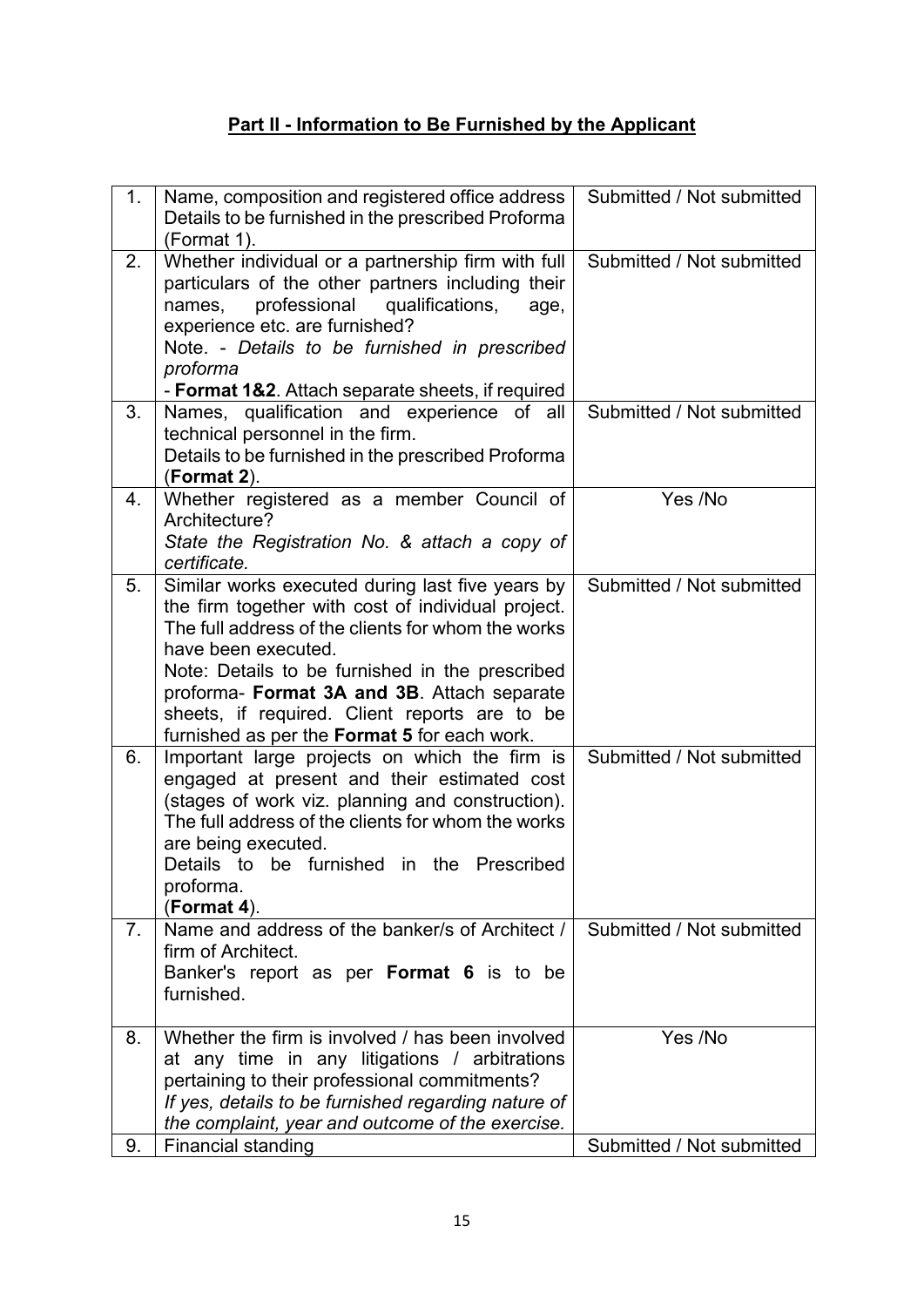| 10. List of meritorious awards, if any. | Copies of the Tax Clearance certificates for GST<br>/ Income Tax, Tax assessment orders along with<br>latest final accounts of the business of the<br>architect duly certified by a Chartered Accountant<br>should be enclosed in proof of their<br>creditworthiness for the last three consecutive<br>financial years. |  |
|-----------------------------------------|-------------------------------------------------------------------------------------------------------------------------------------------------------------------------------------------------------------------------------------------------------------------------------------------------------------------------|--|
|                                         |                                                                                                                                                                                                                                                                                                                         |  |

Name & Signature:

Full address & office seal:

Place & Date: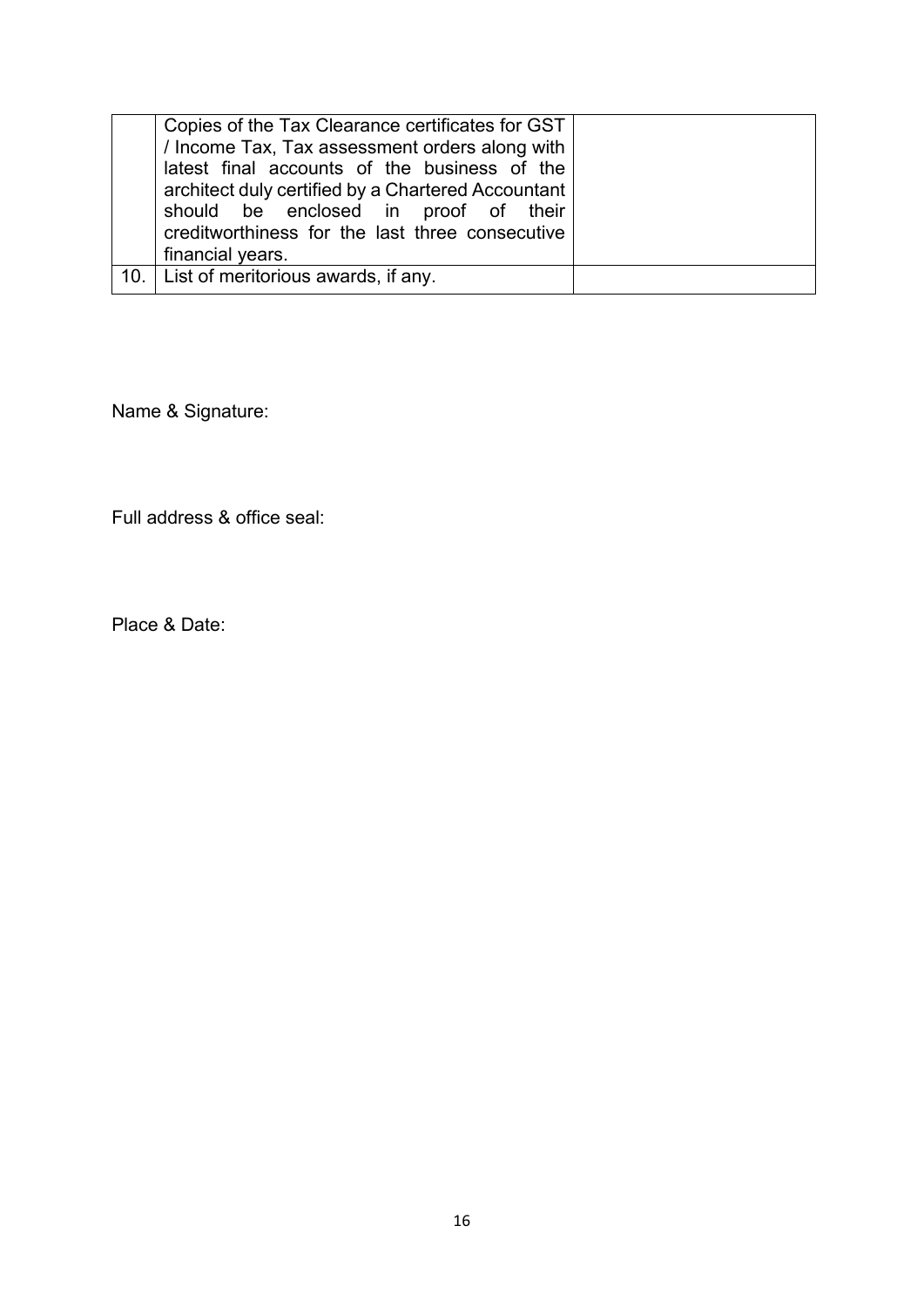# **Format 1**

# **Composition of the Firm**

| 1              | Name of the Architect / firm of Architect:   |  |
|----------------|----------------------------------------------|--|
|                | attested photocopy<br>(Attach<br>an<br>0f    |  |
|                | Certificate or Registration)                 |  |
| 2              | Legal Status of the Firm: (Individual        |  |
|                | company / Partnership firm / Joint           |  |
|                | Venture firm)                                |  |
| 3(a)           | <b>Registered Address:</b>                   |  |
| 3(b)           | Telephone                                    |  |
| 3(c)           | FAX /Tele-fax                                |  |
| 4(a)           | <b>Contact Person</b>                        |  |
| 4(b)           | Designation                                  |  |
| 4(c)           | <b>Full Postal Address</b>                   |  |
| 4(d)           | Email id                                     |  |
| 4(e)           | Mobile no.                                   |  |
| 5              | Number of years of experience of             |  |
|                | Architects / Firm of Architects in the field |  |
| 6              | Names and titles of Directors or Partners    |  |
| $\overline{7}$ | In case the company is subsidiary, the       |  |
|                | involvement, if any, of the Parent           |  |
|                | Company in the Bank's proposed work          |  |
| 8              | State whether in-house expertise is          |  |
|                | available for all services / sub-systems.    |  |
| 9              | Was the applicant ever required to           |  |
|                | suspend the eligible works for a period of   |  |
|                | more than six months continuously after      |  |
|                | commencement? If yes, then furnish the       |  |
|                | reasons thereof.                             |  |
| 10             | Has the applicant or any constituent         |  |
|                | partner in case of partnership firm, ever    |  |
|                | abandoned the awarded works before           |  |
|                | their completion? if so, give name of the    |  |
|                | project and reasons for abandonment.         |  |
| 11             | Has the applicant or any constituent         |  |
|                | partner in case of partnership firm, ever    |  |
|                | debarred / black-listed<br>from<br>been      |  |
|                | competing in any organization at any         |  |
|                | time? If so, give details                    |  |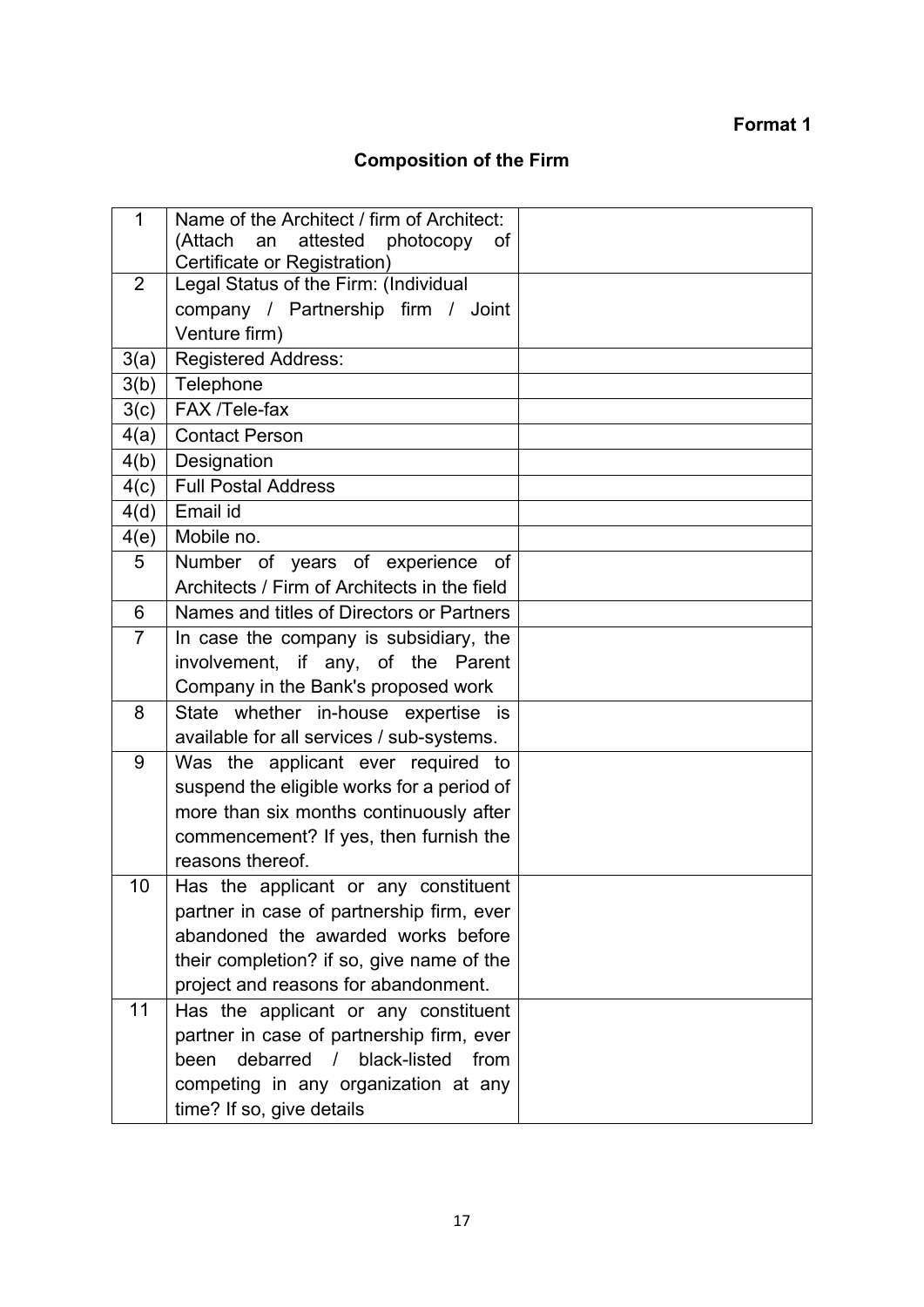|    | 12   Has the applicant or any constituent    |  |
|----|----------------------------------------------|--|
|    | partner in case of partnership firm, ever    |  |
|    | been convicted?                              |  |
| 13 | Whether the Applicant is involved in         |  |
|    | frequent litigations in the last five years? |  |
|    |                                              |  |

Signature of applicant

Name & Designation

Place & date

Office Seal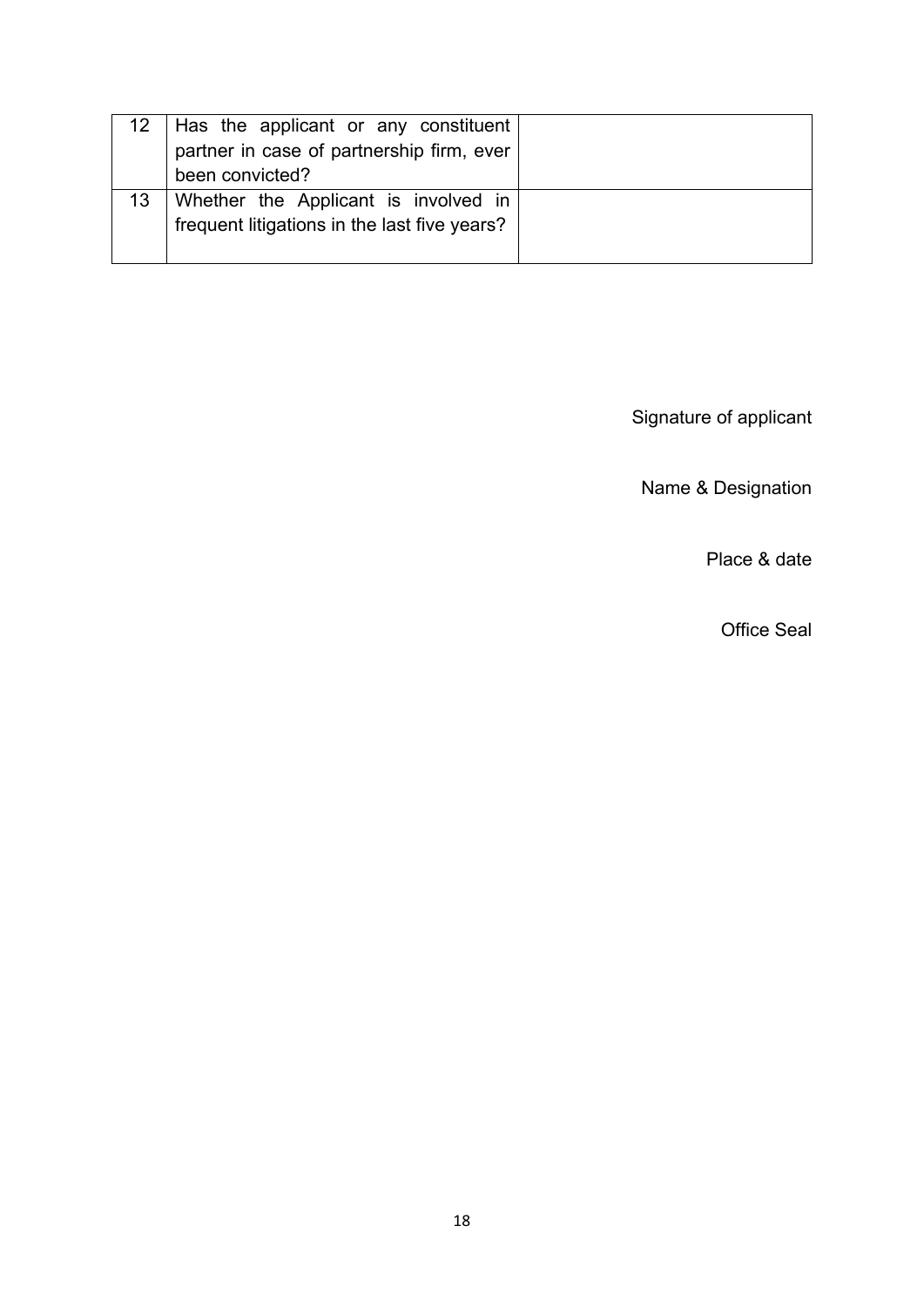**(A) List of technical personnel, giving their technical qualifications, experience including that in the present firm / organization. The statement should also show the administrative staff available in the organization**

| No.<br>o. | Name | Age | Qualification | <b>Experience</b> |
|-----------|------|-----|---------------|-------------------|
|           |      |     |               |                   |

| <b>Nature of works</b><br>handled                                                                                                  | Date from which<br>employed in the<br>present<br>organisation /<br>firm | Indicate special<br>experience if any |  |  |  |  |  |
|------------------------------------------------------------------------------------------------------------------------------------|-------------------------------------------------------------------------|---------------------------------------|--|--|--|--|--|
| 6.                                                                                                                                 | 9.                                                                      |                                       |  |  |  |  |  |
| Signature, date and stamp of the applicant Authorized representative                                                               |                                                                         |                                       |  |  |  |  |  |
| Note: Mention other points, if any, to show technical and managerial competency<br>to indicate any important point in your favour. |                                                                         |                                       |  |  |  |  |  |

### **(B) Infrastructure available for handling the consultancy work:**

The details in a separate sheet shall include the office set up such as carpet area of the registered office, no. of computers, in house computer aided design and planning facility like Auto CAD package. etc.

Signature, date and stamp of the applicant /

Authorized representative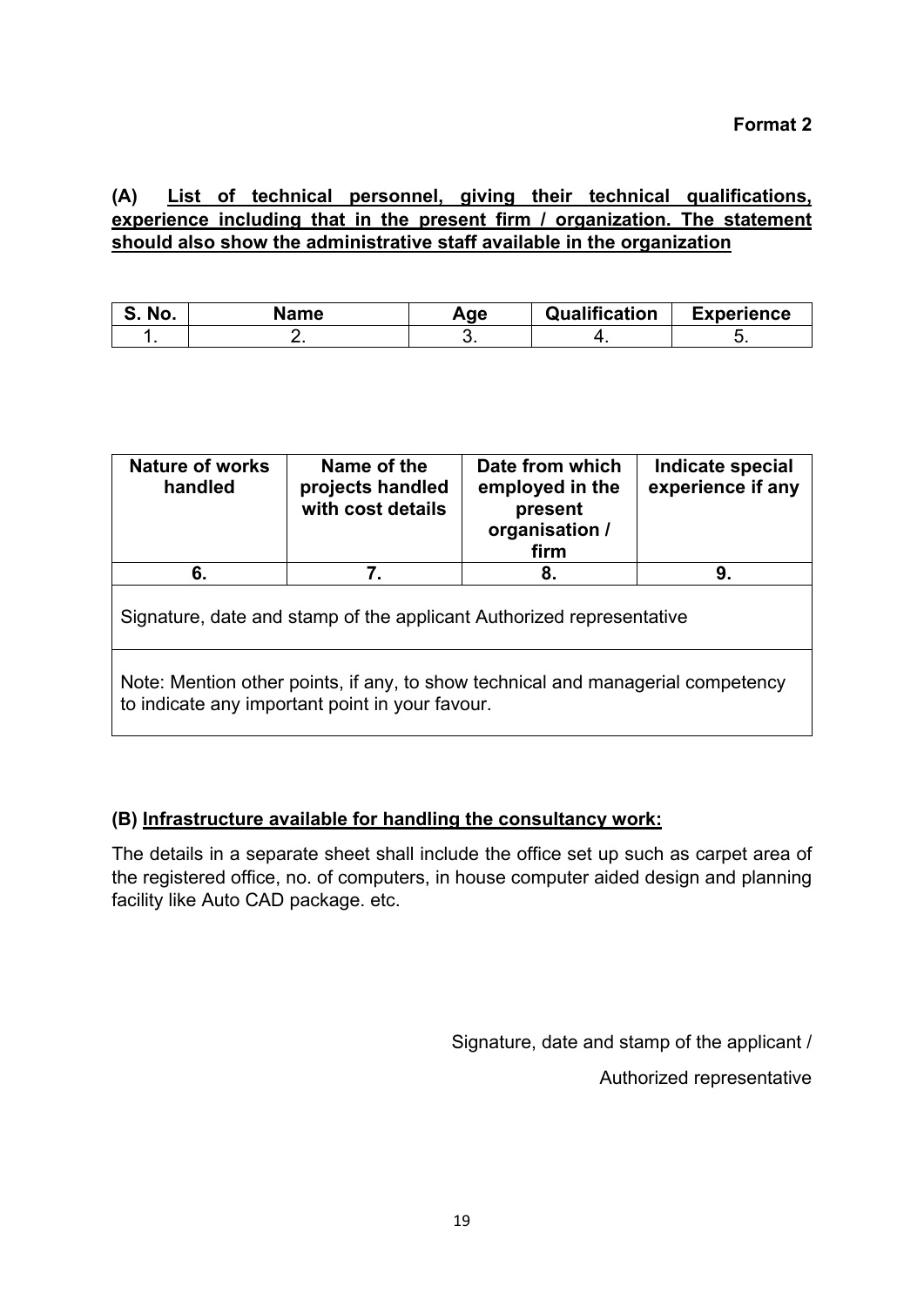# **DETAILS OF THE ELIGIBLE SIMILAR WORKS COMPLETED IN THE LAST FIVE YEARS**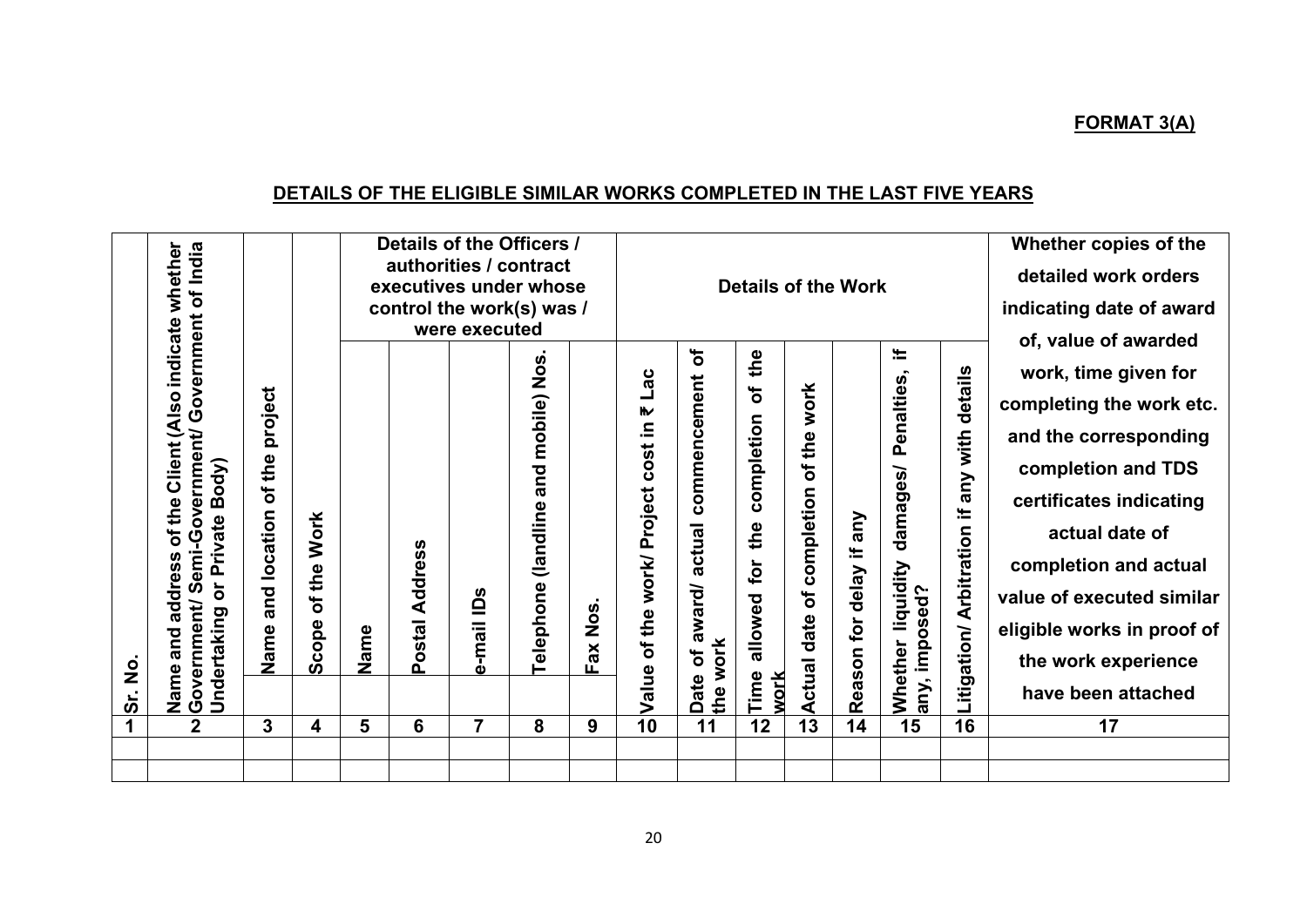#### **Note:**

(a) The applicants are required to provide the Documentary Proof in respect of the information furnished above.

(b) As a proof of completion of similar works, the firms shall submit documentary evidence in support of the qualification criteria viz., copies of Detailed Work Order indicating items of work, Work Completion Certificate(s) issued by the Client(s) for works executed for Government / Public sector companies and copies of Detailed Work Order indicating items of work, Work Completion Certificate and TDS Certificate(s) issued by the Client(s) for works executed for Private companies. RBI has a right to verify / cause verification of authenticity of the said documents whenever felt necessary.

(c) Regarding Client's certificate, for works carried out for Government / Public sector companies, the certificate should be signed by the concerned Executive Engineer or an officer in an equivalent or higher rank. For works carried out for Private companies, Copy of TDS must be submitted for proving the credentials / contract amount. Client certificate shall be as per Format 5. The Certificates should be submitted in a sealed cover addressed to **Dr. Balu Kenchappa**, Regional Director, Reserve Bank of India, Estate Department. Lucknow for each of the Prequalification work(s).

Signature,

Date and stamp of the Applicant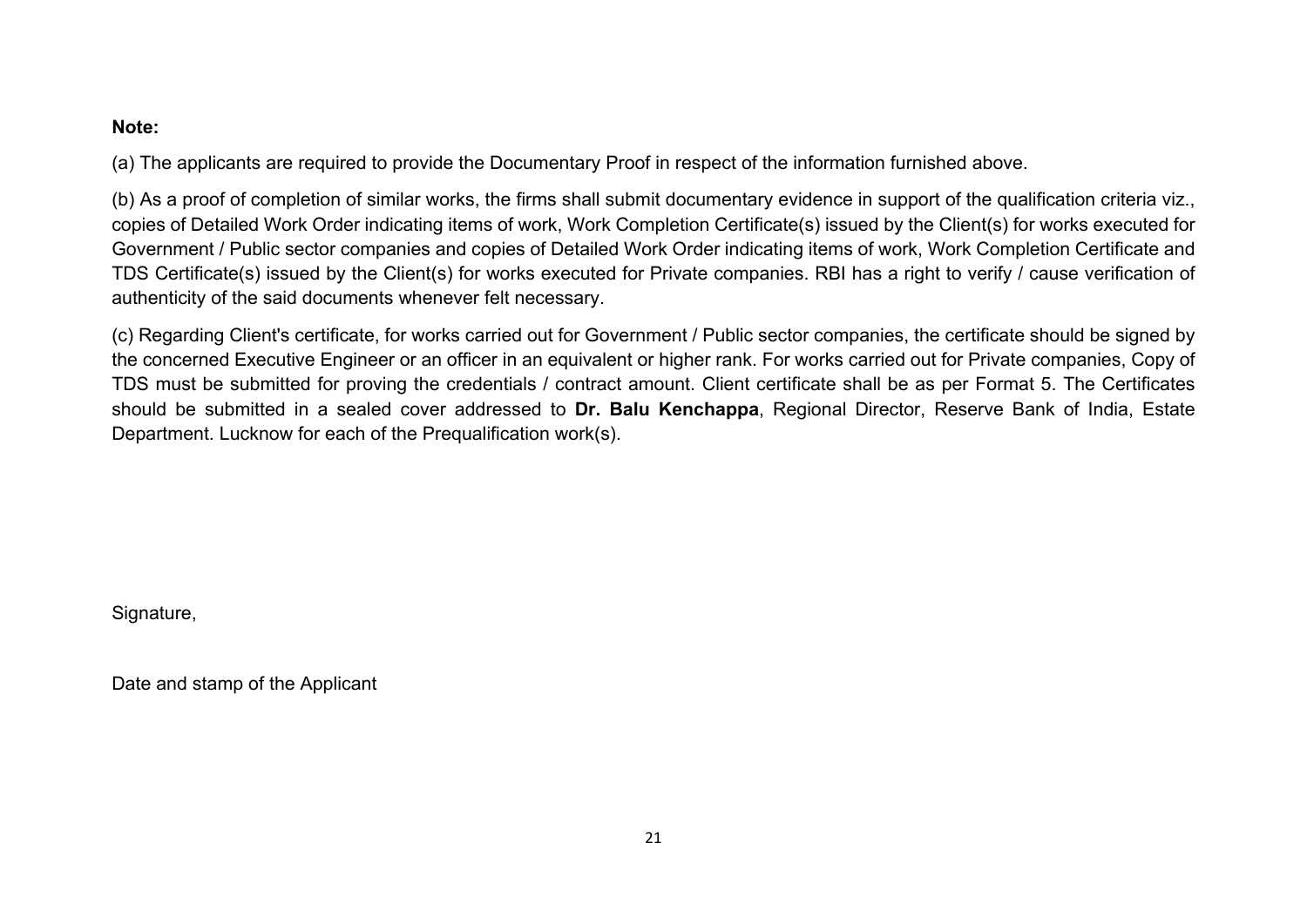**Format 3(B)**

# **DETAILS OF THE CLIENTS FOR WHOM ELIGIBLE WORKS HAVE BEEN EXECUTED / COMPLETE DURING**

## **THE LAST 5 YEARS**

| Sr.<br>No. | Name & address of the client/<br>firm (also indicate whether<br><b>Government/Semi-</b><br><b>Government/ Government of</b><br>India undertaking or private<br>body | <b>Name</b> | <b>Postal</b><br>address | <b>Email Ids</b> | <b>Mobile</b><br>nos. | Fax nos. | <b>Telephone</b><br>(landline)<br>nos. |
|------------|---------------------------------------------------------------------------------------------------------------------------------------------------------------------|-------------|--------------------------|------------------|-----------------------|----------|----------------------------------------|
|            |                                                                                                                                                                     |             |                          |                  |                       |          |                                        |
|            |                                                                                                                                                                     |             |                          |                  |                       |          |                                        |
|            |                                                                                                                                                                     |             |                          |                  |                       |          |                                        |
|            |                                                                                                                                                                     |             |                          |                  |                       |          |                                        |
|            |                                                                                                                                                                     |             |                          |                  |                       |          |                                        |

Signature of the applicant

Name & Designation

Date & Place

Office Seal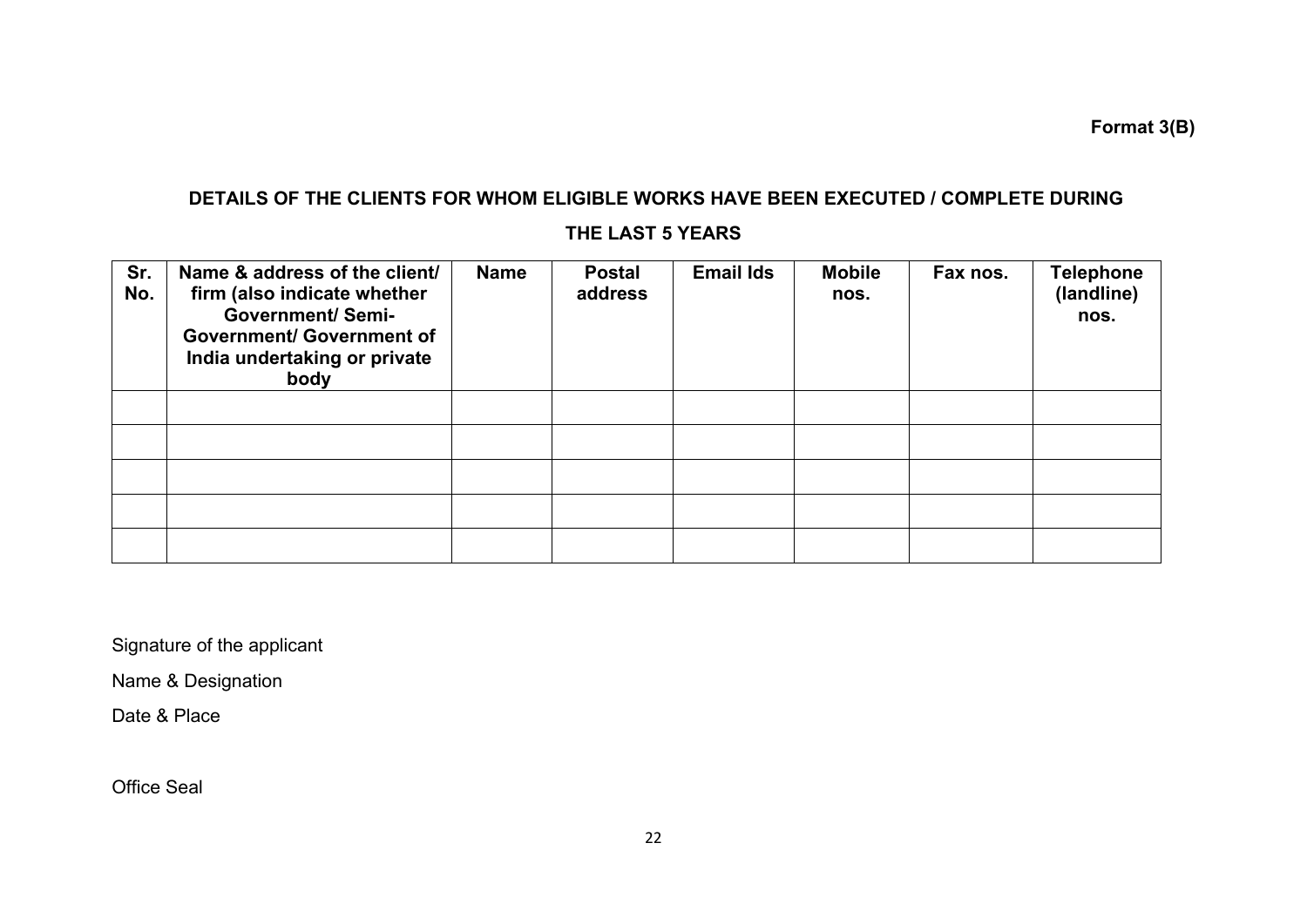#### **Format 4**

# **List of similar important projects on hand/ being executed by the firm/ Applicant**

| Sr.<br>No. | Name of the<br>project and<br><b>location</b> | Nature of<br>work<br>involved in<br>the contract<br>(e.g.,<br>residential,<br>offices, etc.) | Name of the<br>owner, also<br>indicate<br>whether<br>Government /<br><b>Semi</b><br>Government /<br><b>Government of</b><br><b>India</b><br>Undertaking or<br>private body,<br>with address. | <b>Project</b><br>Cost in<br>Lakhs | <b>Completion</b><br>period<br>(Stipulated<br><b>Time/ Actual</b><br>Time) | <b>Present</b><br>stage of<br>work, with<br>reasons if<br>the work is<br>getting<br>delayed | Any other<br>relevant<br>information |
|------------|-----------------------------------------------|----------------------------------------------------------------------------------------------|----------------------------------------------------------------------------------------------------------------------------------------------------------------------------------------------|------------------------------------|----------------------------------------------------------------------------|---------------------------------------------------------------------------------------------|--------------------------------------|
|            | 2.                                            | 3.                                                                                           | 4.                                                                                                                                                                                           | 5.                                 | 6.                                                                         | 8.                                                                                          | 9.                                   |

Signature of the applicant

Name & Designation

Date & Place

Office seal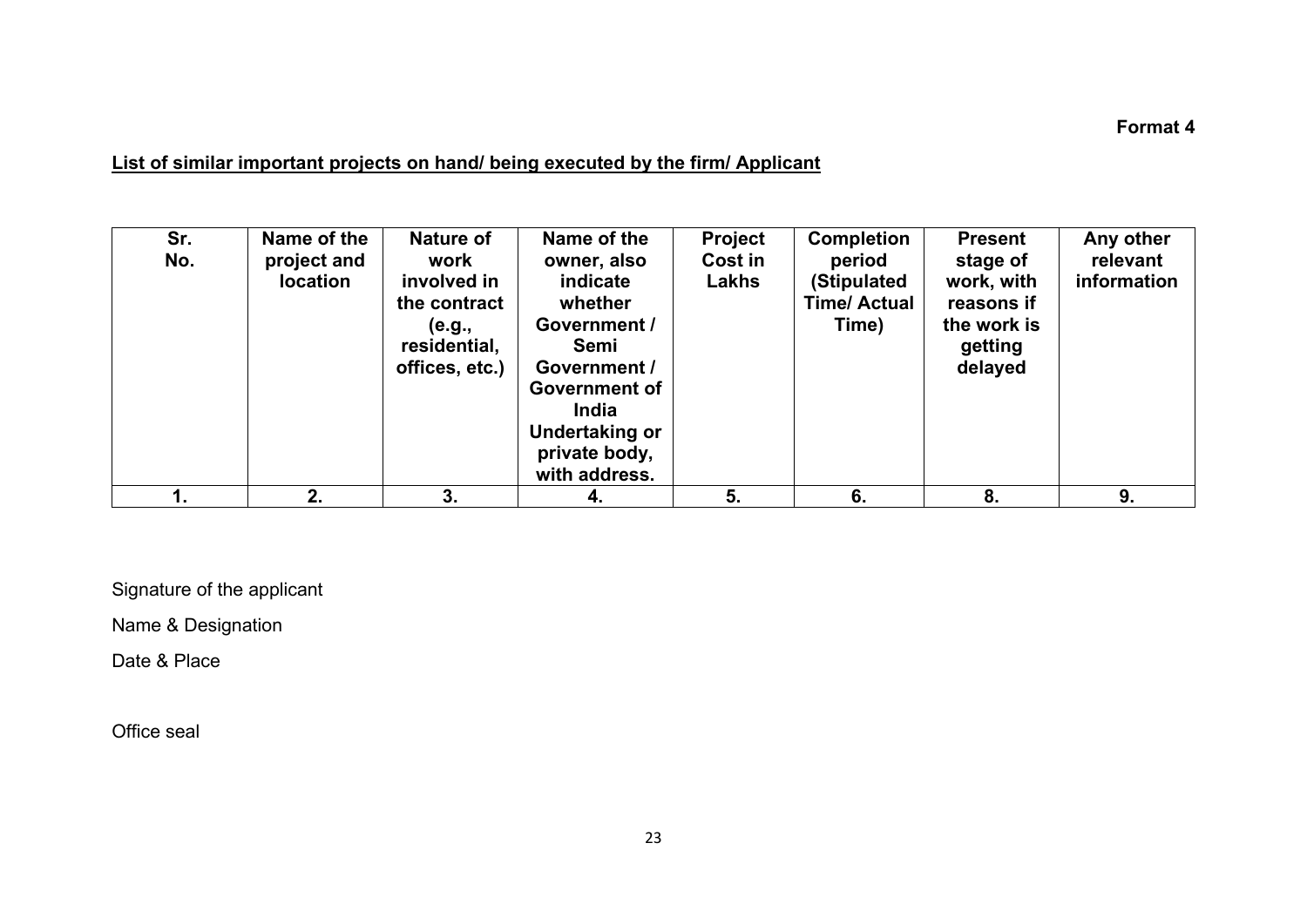**Format 5** 

# **Printed Letter Head of the Client of the Applicant Architect**

**"confidential"**

Ref No.: \_\_\_\_\_\_\_\_\_\_\_\_\_\_\_\_\_ Date: \_\_\_\_\_\_\_\_\_\_\_\_\_\_

Dr. Balu Kenchappa Estate Department 8-9, Vipin Khand, Gomti Nagar Lucknow (U.P.) – 226010

Regional Director Tel: 0522-2307968, 05222307959 Reserve Bank of India, The Contract of Lines and Email id: [edlucknow@rbi.org.in](mailto:edlucknow@rbi.org.in)

Sir,

**Empanelment of Architects / Firms of Architects for Planning and Designing etc. of Reserve Bank's proposed construction of Housing Complexes at Vipul Khand, Gomti Nagar, Lucknow, U.P.**

## **Client's Certificate regarding performance of the Architect**

We confirm M/s. \_\_\_\_\_\_\_\_\_\_\_\_\_\_\_\_\_\_\_\_\_\_\_\_(Address)

\_\_\_\_\_\_\_\_\_\_\_\_\_\_\_\_\_\_\_\_\_\_\_\_\_\_\_\_\_\_\_\_

determinative carried out the following work/s for us.

2. Other particulars are given below for your perusal and record.

| S.No. | <b>Particulars</b>                                                                                                                      | <b>Comments</b> |
|-------|-----------------------------------------------------------------------------------------------------------------------------------------|-----------------|
|       | Name of work with brief particulars                                                                                                     |                 |
|       | Agreement No. and date                                                                                                                  |                 |
| 3     | Agreement amount / percentage scale of fees paid to the<br>Architect in terms of % of the Estimated / Completion<br>cost of the project |                 |
|       | Date of commencement of work                                                                                                            |                 |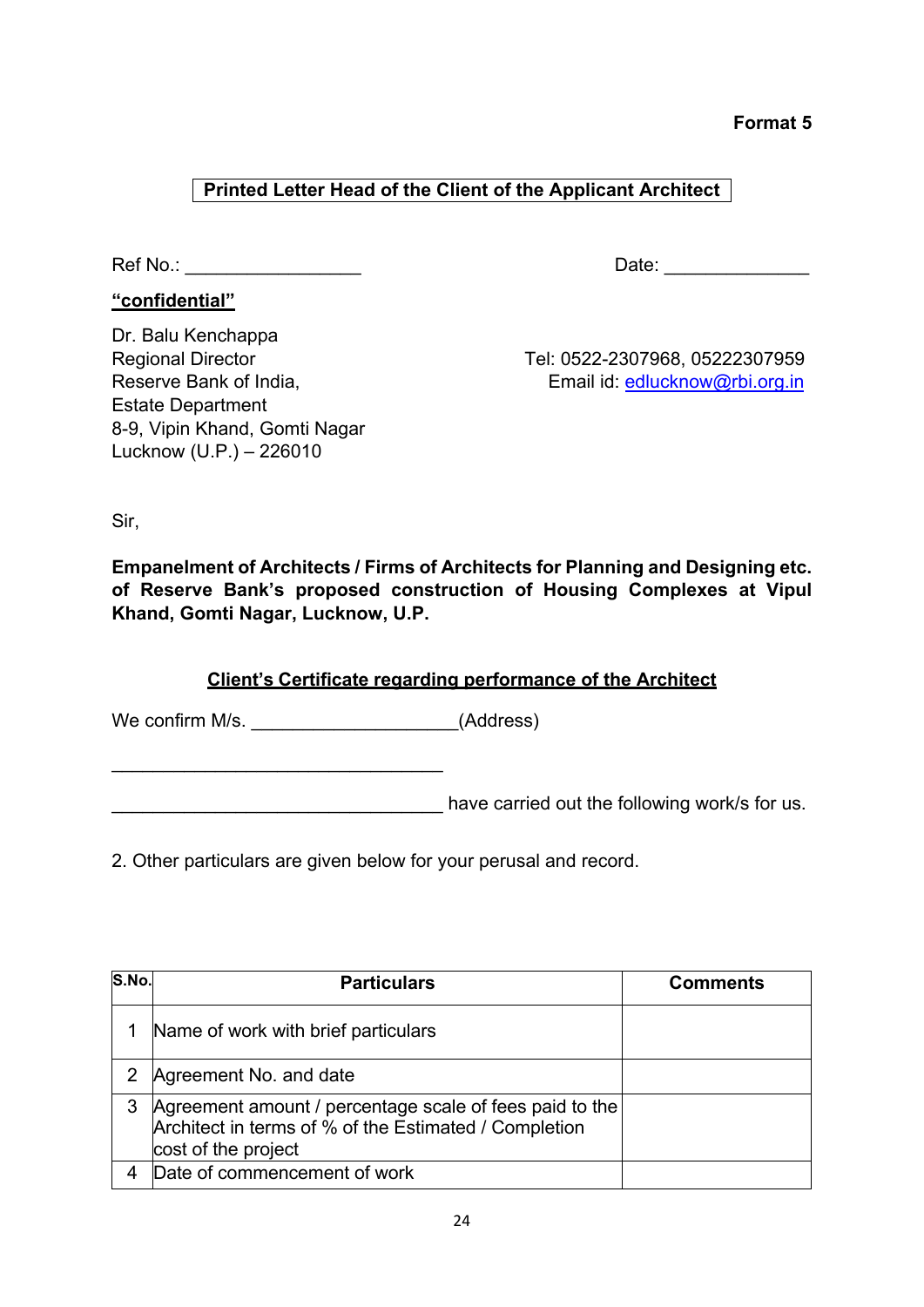| 5               | Stipulated date of completion                                                                                                                                           |                                                           |  |  |
|-----------------|-------------------------------------------------------------------------------------------------------------------------------------------------------------------------|-----------------------------------------------------------|--|--|
| 6               | Actual date of completion                                                                                                                                               |                                                           |  |  |
| $\overline{7}$  | Details of compensation levied for delay (indicate<br>amount) if any                                                                                                    |                                                           |  |  |
| 8               | Gross amount of the work completed and<br>professional fees paid for                                                                                                    |                                                           |  |  |
| 9               | Name, address, phone no., Fax no. and e-mail address<br>of the client's Officer under whom work's executed of the<br>authority under whom works executed                |                                                           |  |  |
| 10 <sup>1</sup> | Whether the Architect/ Firm of Architect employed<br>qualified Professional Architect/ Engineer/ Overseer for<br>technical supervision of the execution of construction |                                                           |  |  |
|                 | Performance Report (Please indicate grading)                                                                                                                            |                                                           |  |  |
| 11              | i) quality of services rendered                                                                                                                                         | Outstanding /very<br>good / good /<br>satisfactory / poor |  |  |
|                 | ii) Amount of work paid on reduced rates, if any                                                                                                                        |                                                           |  |  |
|                 | Did the contractor go for arbitration?                                                                                                                                  |                                                           |  |  |
| 12 <sub>2</sub> | ii) if yes, total amount of claim                                                                                                                                       |                                                           |  |  |
|                 | iii)Total amount awarded                                                                                                                                                |                                                           |  |  |
| 13              | Comments of the Client on the capabilities of the Architects / Firms of<br>Architect (please indicate grading: Outstanding/ very good / good /<br>satisfactory / poor)  |                                                           |  |  |
|                 | a) Technical proficiency                                                                                                                                                | Outstanding /very<br>good / good /<br>satisfactory / poor |  |  |
|                 | b) Financial soundness                                                                                                                                                  | Outstanding /very<br>good / good /<br>satisfactory / poor |  |  |
|                 | c) Adequate infrastructure facilities for rendering<br><b>Architectural services</b>                                                                                    | Outstanding /very<br>good / good /<br>satisfactory / poor |  |  |
|                 | d) Mobilization of Architect/ Consultants/ Manpower                                                                                                                     | Outstanding /very<br>good / good /<br>satisfactory / poor |  |  |
|                 | e) General behavior                                                                                                                                                     | Outstanding /very<br>good / good /<br>satisfactory / poor |  |  |
| 14              | Any other information which the Client considers will                                                                                                                   |                                                           |  |  |

Signature of the Reporting officer\*

Office seal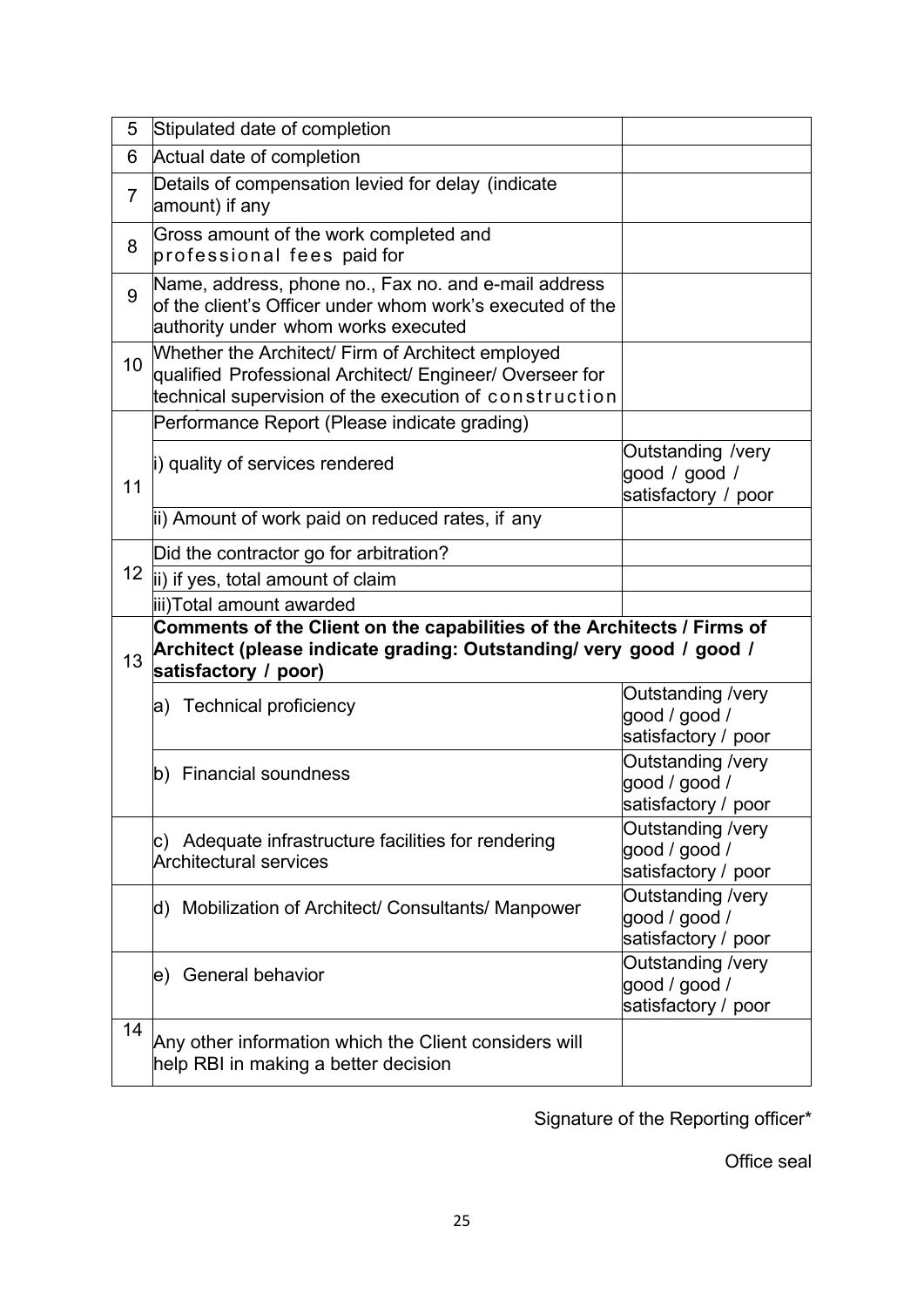#### *Note:*

*\*\** All columns should be filled in properly.

\*\* Responding Officer should be of rank of Executive Engineer in respect of a Government/ Semi- Government organization or a PSU.

\*\* Responding Officer should be of rank of General Manager or equivalent in respect of Private Organizations. A copy of each of the various TDS certificates issued by the Client to the Architect against payments made to them shall invariably be enclosed.

\*\* The Client's certificate should be submitted in a sealed cover addressed to **Dr. Balu Kenchappa**, Reserve Bank of India, 8-9, Vipin Khand, Gomti Nagar, Lucknow- 226010.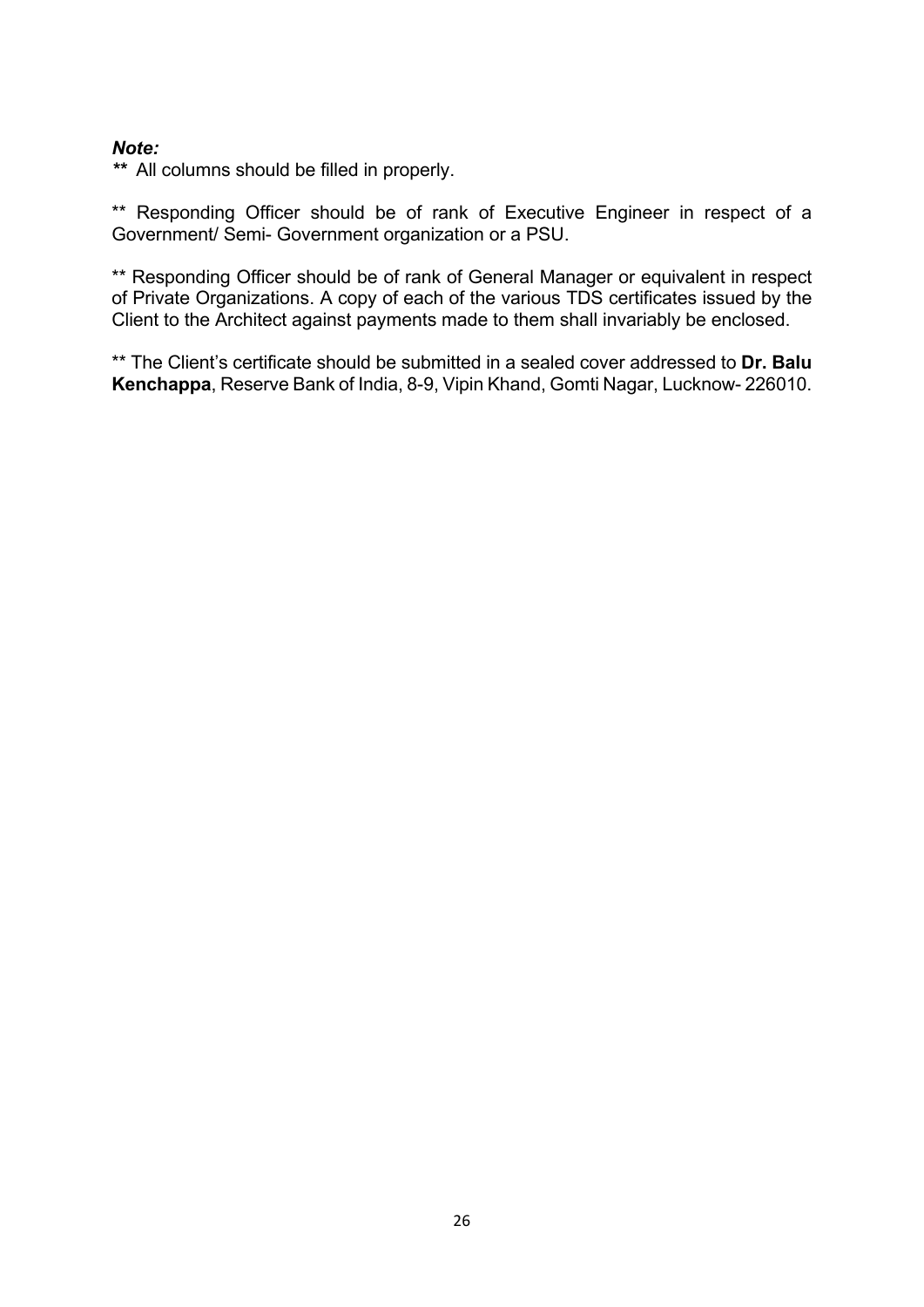#### **Format 6**

**Printed Letter Head of the Bank of the Applicant Architect\***

Ref No.: \_\_\_\_\_\_\_\_\_\_\_\_\_\_\_\_\_ Date: \_\_\_\_\_\_\_\_\_\_\_\_\_\_

### **"confidential"**

Dr. Balu Kenchappa

Reserve Bank of India

Regional Director Tel: 0522-2307968, 0522-2307959

Estate Department

Email id :- [edlucknow@rbi.org.in](mailto:edlucknow@rbi.org.in)

8-9, Vipin Khand, Gomti Nagar

Lucknow (U.P.) – 226010

Sir,

**Empanelment of Architect for Planning Designing etc. of Reserve Bank's proposed Housing complexes at vipul khand, Gomti nagar, Lucknow**

### **Banker's Certificate**

We confirm M/s ………………………………..……………………………… (Address) ………………………………………………………………………………………………… ………………………………………………………………………………………………… ………………………………………………………………………………………………… ……………………………. are banking with us. They may be considered financially sound for entrusting with any contract work of above type that may cost up to ₹101 Crore (Rupees one hundred and one crore only)

2. Other particulars are given below for your perusal and record: